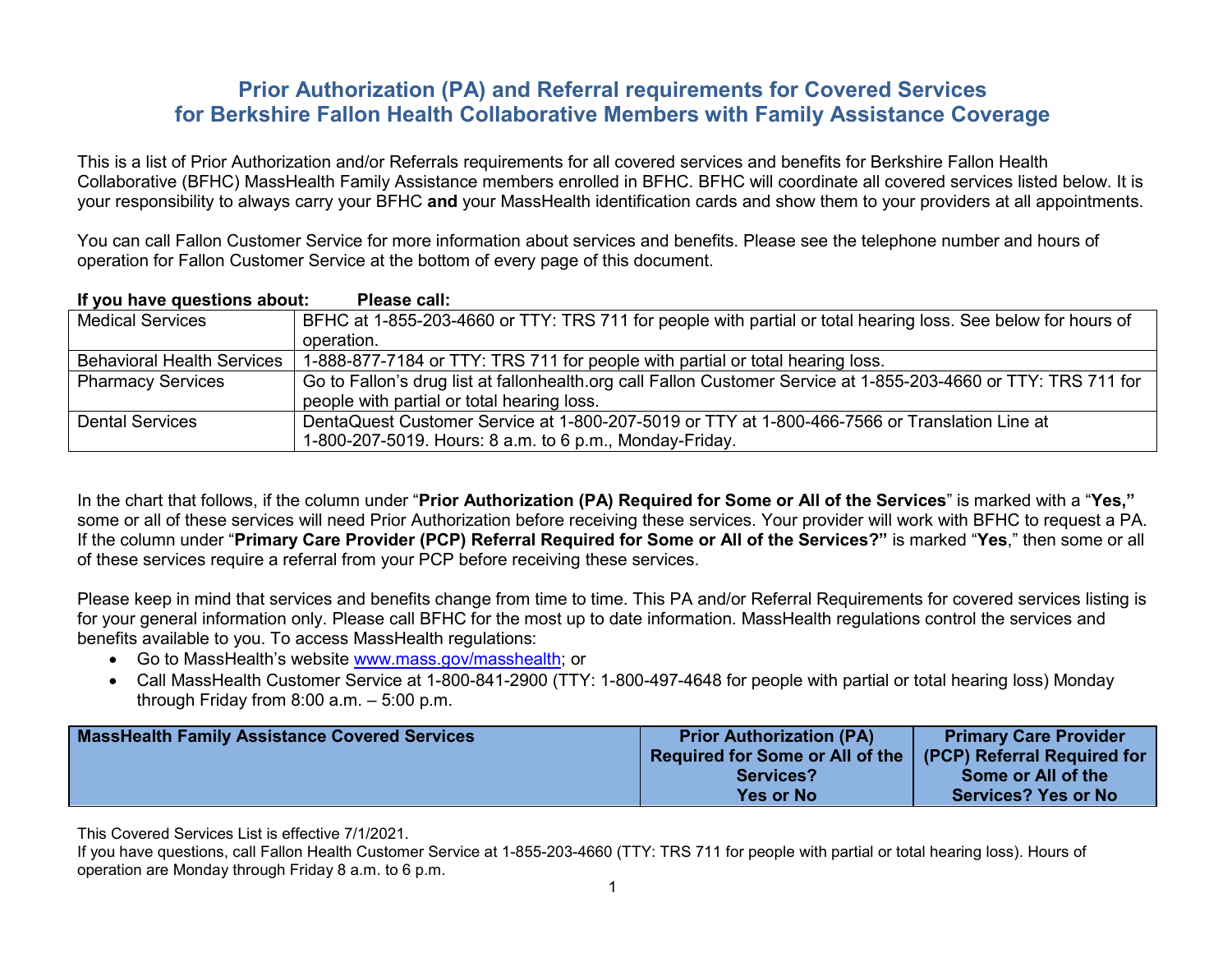| <b>MassHealth Family Assistance Covered Services</b>                                           | <b>Prior Authorization (PA)</b><br><b>Required for Some or All of the</b> | <b>Primary Care Provider</b><br>(PCP) Referral Required for |
|------------------------------------------------------------------------------------------------|---------------------------------------------------------------------------|-------------------------------------------------------------|
|                                                                                                | <b>Services?</b><br><b>Yes or No</b>                                      | Some or All of the<br><b>Services? Yes or No</b>            |
| <b>Emergency Services</b>                                                                      |                                                                           |                                                             |
| <b>Emergency Inpatient and Outpatient Services</b>                                             | <b>NO</b>                                                                 | <b>NO</b>                                                   |
| <b>Medical Services</b>                                                                        |                                                                           |                                                             |
| <b>Abortion Services</b>                                                                       | $\star$                                                                   | $\star$                                                     |
| <b>Acute Inpatient Hospital Services</b>                                                       | <b>YES</b>                                                                | <b>NO</b>                                                   |
| Includes all inpatient services in an acute hospital, such as daily                            |                                                                           |                                                             |
| physician intervention, surgery, obstetrics, behavioral health, radiology,                     |                                                                           |                                                             |
| laboratory, and other diagnostic and treatment procedures. (May require                        |                                                                           |                                                             |
| pre-screening.)                                                                                |                                                                           |                                                             |
| <b>Acute Outpatient Hospital Services</b>                                                      | <b>YES</b>                                                                | <b>YES</b>                                                  |
| Services in a hospital's outpatient department or satellite clinic. They are                   |                                                                           |                                                             |
| generally provided, directed, or ordered by a physician. Services include                      |                                                                           |                                                             |
| specialty care, observation services, day surgery, diagnostic services,                        |                                                                           |                                                             |
| and rehabilitation services.                                                                   |                                                                           |                                                             |
| <b>Ambulatory Surgery Services</b>                                                             | <b>YES</b>                                                                | <b>NO</b>                                                   |
| Surgical, diagnostic, and medical services that provide diagnosis or                           |                                                                           |                                                             |
| treatment through operative procedures, including oral surgery, requiring                      |                                                                           |                                                             |
| general, local, or regional anesthesia to patients who do not require                          |                                                                           |                                                             |
| hospitalization or overnight services upon completion of the procedure,                        |                                                                           |                                                             |
| but who require constant medical supervision for a limited amount of time                      |                                                                           |                                                             |
| following the conclusion of the procedure.                                                     |                                                                           |                                                             |
| <b>Audiologist (Hearing) Services</b>                                                          | <b>YES</b>                                                                | <b>NO</b>                                                   |
| Services include, but are not limited to, testing related to the                               |                                                                           |                                                             |
| determination of hearing loss, evaluation for hearing aids, prescription for                   |                                                                           |                                                             |
| hearing-aid devices, and aural rehabilitation.                                                 |                                                                           |                                                             |
| <b>Chiropractic Services</b>                                                                   | <b>NO</b>                                                                 | <b>NO</b>                                                   |
| Chiropractic manipulative treatment, office visits, and some radiology                         |                                                                           |                                                             |
| services (e.g., X-rays).<br><b>Chronic Disease and Rehabilitation Hospital (CDRH) Services</b> | <b>YES</b>                                                                | <b>YES</b>                                                  |
| Services in a chronic disease hospital or rehabilitation hospital for up to                    |                                                                           |                                                             |
| 100 days per admission. You may be transferred from your plan to                               |                                                                           |                                                             |
| MassHealth fee-for-service to keep receiving CDRH services. If the                             |                                                                           |                                                             |
| member becomes eligible for another MassHealth coverage type (e.g.,                            |                                                                           |                                                             |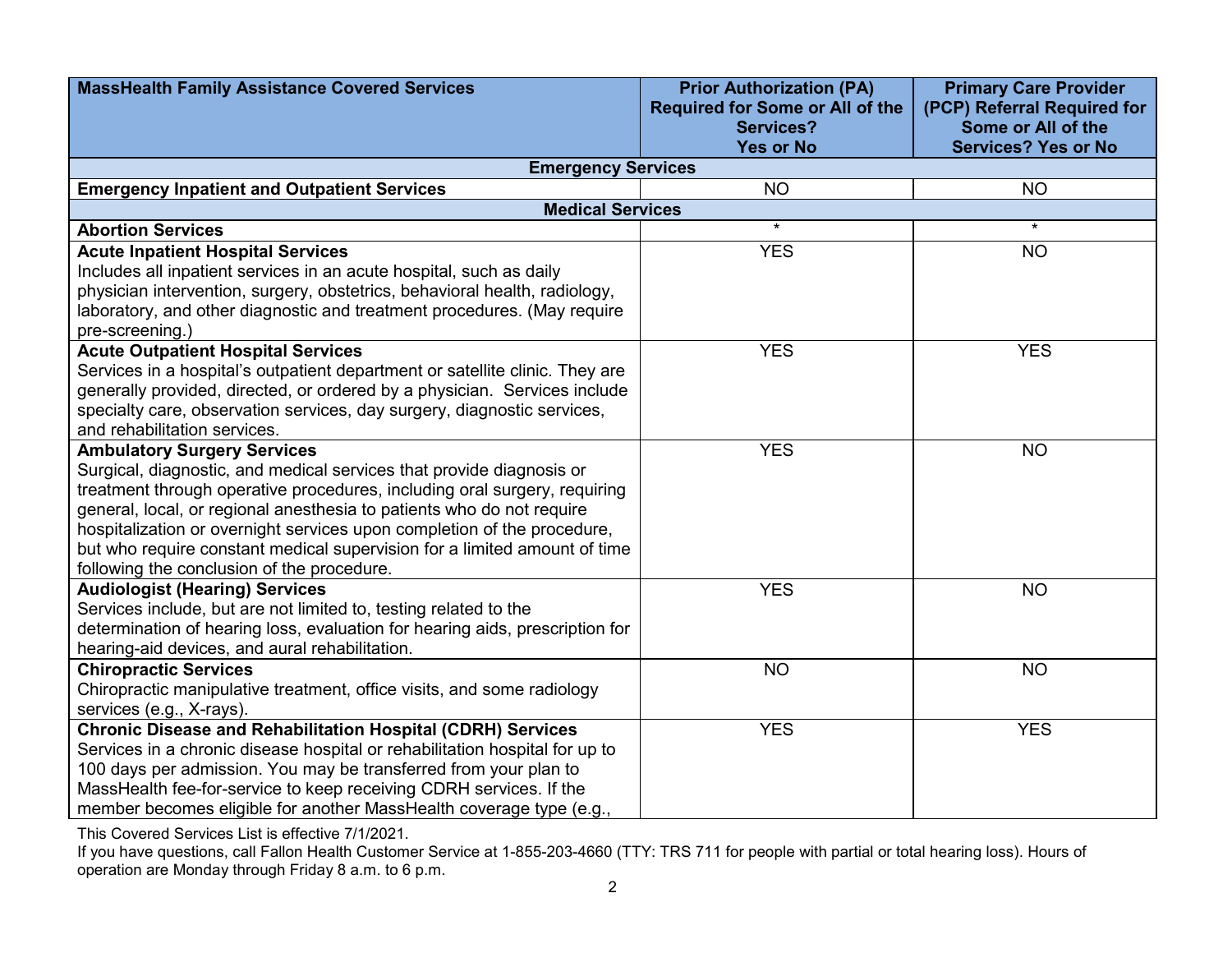| <b>MassHealth Family Assistance Covered Services</b>                                                                                                                                                                                                                                                                                                                                                                                                         | <b>Prior Authorization (PA)</b><br><b>Required for Some or All of the</b><br><b>Services?</b> | <b>Primary Care Provider</b><br>(PCP) Referral Required for<br>Some or All of the |
|--------------------------------------------------------------------------------------------------------------------------------------------------------------------------------------------------------------------------------------------------------------------------------------------------------------------------------------------------------------------------------------------------------------------------------------------------------------|-----------------------------------------------------------------------------------------------|-----------------------------------------------------------------------------------|
|                                                                                                                                                                                                                                                                                                                                                                                                                                                              | <b>Yes or No</b>                                                                              | <b>Services? Yes or No</b>                                                        |
| MassHealth Standard or CommonHealth), this coverage may be<br>extended beyond 100 days per admission. [Note: Admission in a CDRH<br>and a Nursing Facility will be treated as separate admissions, even if<br>they occur within 30 days of one another. In those cases, up to 100 days<br>of CDRH services and a separate 100 days of Nursing Facility Services<br>are covered.]                                                                             |                                                                                               |                                                                                   |
| <b>Community Health Center Services</b>                                                                                                                                                                                                                                                                                                                                                                                                                      | <b>YES</b>                                                                                    | <b>YES</b>                                                                        |
| Examples include:<br>Specialty office visits<br>$\bullet$<br><b>OB/GYN</b> services<br>$\bullet$<br>Pediatric services, including Early and Periodic Screening,<br>$\bullet$<br>Diagnostic, and Treatment (EPSDT) services<br><b>Medical social services</b><br>$\bullet$<br>Nutrition services, including diabetes self-management training<br>and medical nutrition therapy<br>Vaccines/immunizations<br>$\bullet$<br><b>Health education</b><br>$\bullet$ |                                                                                               |                                                                                   |
| <b>Diabetes Self-Management Training</b><br>Diabetes self-management training and education services furnished to<br>an individual with pre-diabetes or diabetes by a physician or certain<br>accredited qualified health care professionals (e.g., registered nurses,<br>physician assistants, nurse practitioners, and licensed dieticians).                                                                                                               | <b>NO</b>                                                                                     | <b>YES</b>                                                                        |
| <b>Dialysis Services</b><br>Medically necessary renal dialysis that includes all services, supplies,<br>and routine laboratory tests; also includes training for home dialysis.                                                                                                                                                                                                                                                                              | <b>NO</b>                                                                                     | <b>NO</b>                                                                         |
| <b>Durable Medical Equipment (DME)</b><br>Including but not limited to the purchase or rental of medical<br>$\bullet$<br>equipment, replacement parts, and repair for such items.<br>Enteral Nutritional Supplements (formula) and breast pumps (one<br>$\bullet$<br>per birth or as medically necessary) are covered under your DME<br>benefit                                                                                                              | <b>YES</b><br>Supplies = NO                                                                   | <b>NO</b>                                                                         |
| <b>Early Intervention Services</b>                                                                                                                                                                                                                                                                                                                                                                                                                           | <b>YES</b>                                                                                    | <b>NO</b>                                                                         |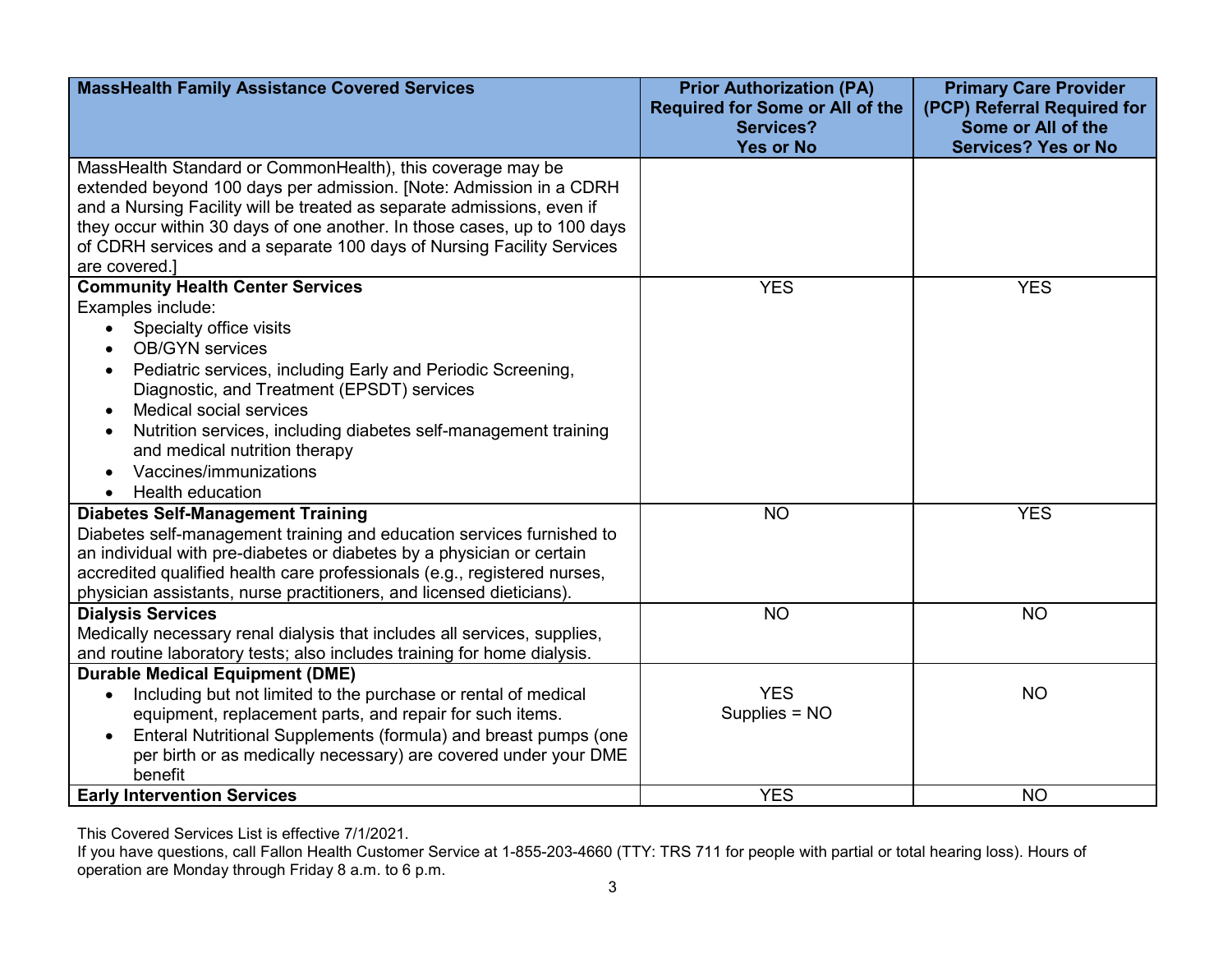| <b>MassHealth Family Assistance Covered Services</b>                       | <b>Prior Authorization (PA)</b>        | <b>Primary Care Provider</b> |
|----------------------------------------------------------------------------|----------------------------------------|------------------------------|
|                                                                            | <b>Required for Some or All of the</b> | (PCP) Referral Required for  |
|                                                                            | <b>Services?</b>                       | Some or All of the           |
|                                                                            | <b>Yes or No</b>                       | <b>Services? Yes or No</b>   |
| <b>Family Planning Services</b>                                            | <b>NO</b>                              | <b>NO</b>                    |
| <b>Fluoride Varnish</b>                                                    | <b>NO</b>                              | <b>NO</b>                    |
| Fluoride varnish applied by pediatricians and other qualified health care  |                                        |                              |
| professionals (physician assistants, nurse practitioners, registered       |                                        |                              |
| nurses, and licensed practical nurses) to members under age 21, during     |                                        |                              |
| a pediatric preventive care visit.                                         |                                        |                              |
| <b>Hearing Aid Services</b>                                                | <b>YES</b>                             | <b>NO</b>                    |
| <b>Home Health Services</b>                                                | <b>YES</b>                             | <b>NO</b>                    |
| Skilled and supportive care services provided in the member's home to      |                                        |                              |
| meet skilled care needs and associated activities of daily living to allow |                                        |                              |
| the member to safely stay in their home. Available services include        |                                        |                              |
| skilled nursing, medication administration, home health aide, and          |                                        |                              |
| occupational, physical, and speech/language therapy.                       |                                        |                              |
| <b>Hospice Services</b>                                                    | <b>YES</b>                             | <b>NO</b>                    |
| Members should discuss with MassHealth or their health plan the options    |                                        |                              |
| for receiving hospice services.                                            |                                        |                              |
| <b>Infertility Services</b>                                                | <b>YES</b>                             | <b>YES</b>                   |
| Diagnosis of infertility and treatment of underlying medical condition.    |                                        |                              |
| <b>Intensive Early Intervention Services</b>                               | $\star$                                | $\star$                      |
| Provided to eligible children under three years of age who have a          |                                        |                              |
| diagnosis of autism spectrum disorder.                                     |                                        |                              |
| <b>Laboratory Services</b>                                                 | <b>NO</b>                              | <b>NO</b>                    |
| All services necessary for the diagnosis, treatment and prevention of      |                                        |                              |
| disease, and for the maintenance of health.                                |                                        |                              |
| <b>Medical Nutritional Therapy</b>                                         | <b>NO</b>                              | <b>YES</b>                   |
| Nutritional, diagnostic, therapy and counseling services for the purpose   |                                        |                              |
| of a medical condition that are furnished by a physician, licensed         |                                        |                              |
| dietician, licensed dietician/nutritionist, or other accredited qualified  |                                        |                              |
| health care professionals (e.g., registered nurses, physician assistants,  |                                        |                              |
| and nurse practitioners).                                                  |                                        |                              |
| <b>Nursing Facility Services</b>                                           | <b>YES</b>                             | <b>NO</b>                    |
| Services in a nursing facility for up to 100 days per admission. You may   |                                        |                              |
| be transferred from your plan to MassHealth fee-for-service to keep        |                                        |                              |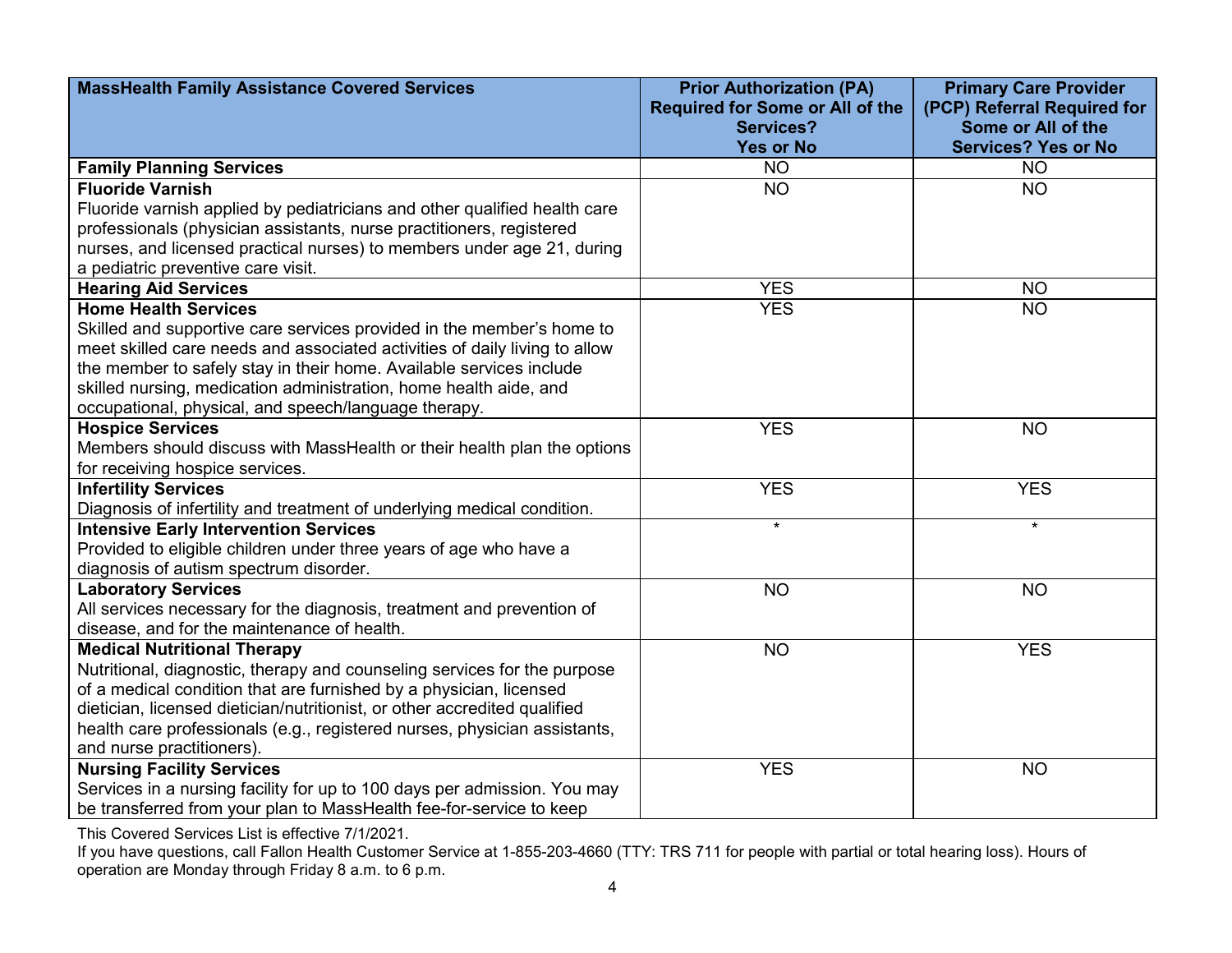| <b>MassHealth Family Assistance Covered Services</b>                          | <b>Prior Authorization (PA)</b><br><b>Required for Some or All of the</b> | <b>Primary Care Provider</b><br>(PCP) Referral Required for |
|-------------------------------------------------------------------------------|---------------------------------------------------------------------------|-------------------------------------------------------------|
|                                                                               | <b>Services?</b>                                                          | Some or All of the                                          |
|                                                                               | <b>Yes or No</b>                                                          | <b>Services? Yes or No</b>                                  |
| receiving Nursing Facility Services. If the member becomes eligible for       |                                                                           |                                                             |
| another MassHealth coverage type (e.g., MassHealth Standard or                |                                                                           |                                                             |
| CommonHealth), this coverage may be extended beyond 100 days per              |                                                                           |                                                             |
| admission. [Note: Admission in a CDRH and a Nursing Facility will be          |                                                                           |                                                             |
| treated as separate admissions, even if they occur within 30 days of one      |                                                                           |                                                             |
| another. In those cases, up to 100 days of CDRH services and a                |                                                                           |                                                             |
| separate 100 days of Nursing Facility Services are covered.]                  |                                                                           |                                                             |
| <b>Orthotic Services</b>                                                      | <b>YES</b>                                                                | <b>NO</b>                                                   |
| Braces (non-dental) and other mechanical or molded devices to support         |                                                                           |                                                             |
| or correct any defect of form or function of the human body.                  |                                                                           |                                                             |
| <b>Oxygen and Respiratory Therapy Equipment</b>                               | <b>YES</b>                                                                | <b>NO</b>                                                   |
| <b>Podiatrist Services</b>                                                    | <b>YES</b>                                                                | <b>NO</b>                                                   |
| Services for footcare                                                         |                                                                           |                                                             |
| Primary Care (provided by member's PCC or PCP)                                | <b>NO</b>                                                                 | <b>NO</b>                                                   |
| Examples include:                                                             |                                                                           |                                                             |
| Office visits for primary care<br>$\bullet$                                   |                                                                           |                                                             |
| Annual gynecological exams                                                    |                                                                           |                                                             |
| Prenatal care<br>$\bullet$                                                    |                                                                           |                                                             |
| Diabetes self-management training                                             |                                                                           |                                                             |
| Tobacco cessation services                                                    |                                                                           |                                                             |
| Fluoride varnish to prevent tooth decay in children and teens up<br>$\bullet$ |                                                                           |                                                             |
| to age 21                                                                     |                                                                           |                                                             |
| <b>Prosthetic Services</b>                                                    | <b>YES</b>                                                                | <b>NO</b>                                                   |
| <b>Radiology and Diagnostic Services</b>                                      |                                                                           |                                                             |
| For example:                                                                  |                                                                           |                                                             |
| • $X-Rays$                                                                    | <b>NO</b>                                                                 | <b>NO</b>                                                   |
| Magnetic resonance imagery (MRI) and other imaging studies<br>$\bullet$       | <b>YES</b>                                                                | <b>YES</b>                                                  |
| Radiation oncology services performed at radiation oncology                   |                                                                           |                                                             |
| centers (ROCs) which are independent of an acute outpatient                   |                                                                           |                                                             |
| hospital or physician service                                                 |                                                                           |                                                             |
| <b>School Based Health Center Services</b>                                    | <b>YES</b>                                                                | <b>YES</b>                                                  |
| All covered services delivered in School Based Health Centers (SBHCs),        |                                                                           |                                                             |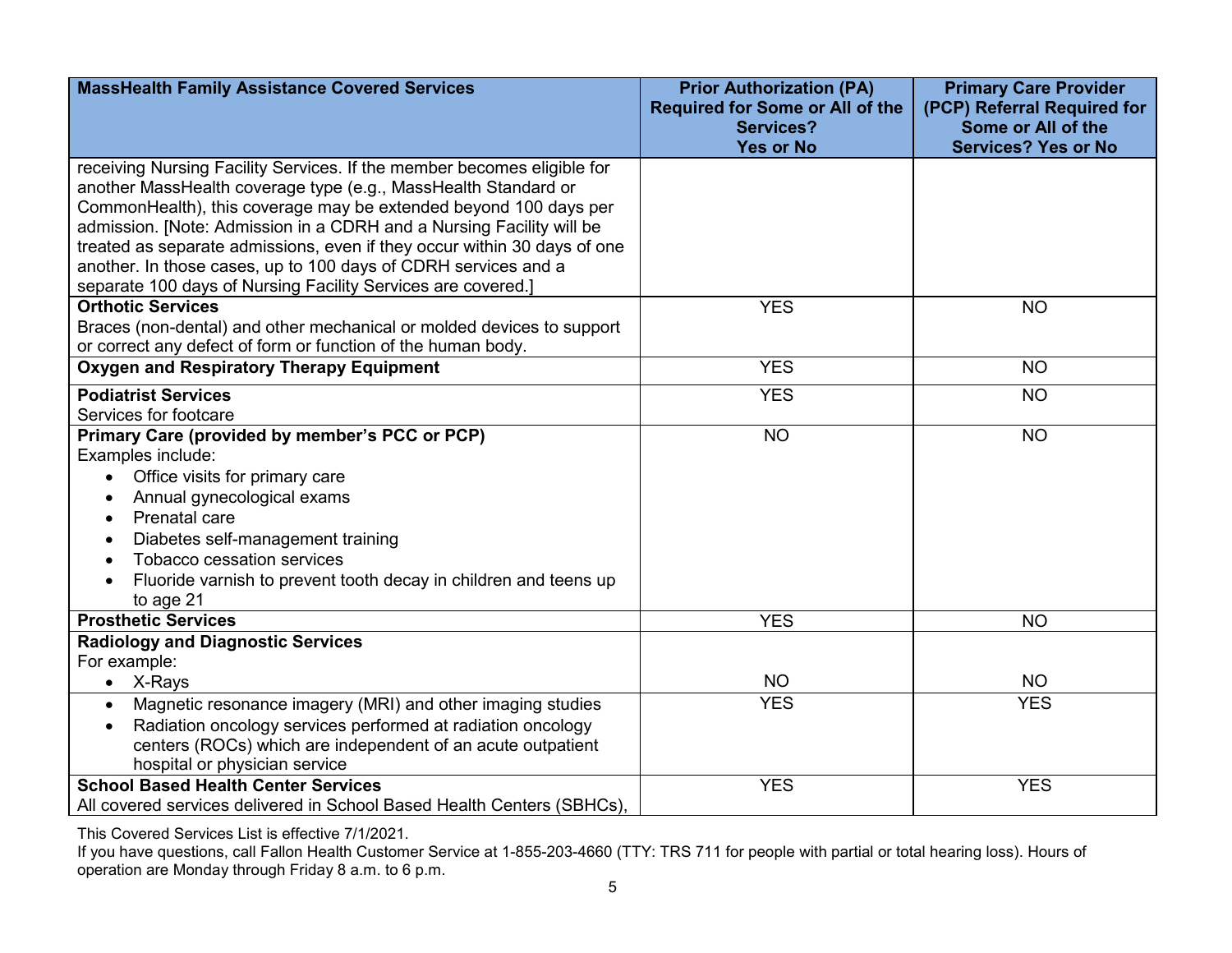| <b>MassHealth Family Assistance Covered Services</b>                      | <b>Prior Authorization (PA)</b><br><b>Required for Some or All of the</b> | <b>Primary Care Provider</b><br>(PCP) Referral Required for |
|---------------------------------------------------------------------------|---------------------------------------------------------------------------|-------------------------------------------------------------|
|                                                                           | <b>Services?</b>                                                          | Some or All of the                                          |
|                                                                           | <b>Yes or No</b>                                                          | <b>Services? Yes or No</b>                                  |
| when such services are rendered by a hospital, hospital-licensed health   |                                                                           |                                                             |
| center, or community health center.                                       |                                                                           |                                                             |
| <b>Specialists</b>                                                        | <b>NO</b>                                                                 | <b>NO</b>                                                   |
| Examples include:                                                         |                                                                           |                                                             |
| Office visits for specialty care                                          |                                                                           |                                                             |
| OB/GYN (No referral needed for prenatal care and annual                   |                                                                           |                                                             |
| gynecological exam)                                                       |                                                                           |                                                             |
| Medical nutritional therapy                                               |                                                                           |                                                             |
| <b>Therapy Services</b>                                                   | NO up to 60 combined OT/PT                                                | <b>NO</b>                                                   |
| Therapy services include diagnostic evaluation and therapeutic            | and 30 ST visits; YES after those                                         |                                                             |
| intervention, which are designed to improve, develop, correct,            | numbers                                                                   |                                                             |
| rehabilitate, or prevent the worsening of functional capabilities and/or  |                                                                           |                                                             |
| disease, injury, or congenital disorder.                                  |                                                                           |                                                             |
| Examples include:                                                         |                                                                           |                                                             |
| Occupational therapy                                                      |                                                                           |                                                             |
| Physical therapy                                                          |                                                                           |                                                             |
| Speech/language therapy                                                   |                                                                           |                                                             |
| <b>Tobacco Cessation Services</b>                                         | <b>NO</b>                                                                 | <b>NO</b>                                                   |
| Face-to-face individual and group tobacco cessation counseling and        |                                                                           |                                                             |
| tobacco cessation drugs, including nicotine replacement therapy (NRT).    |                                                                           |                                                             |
| <b>Wigs</b>                                                               | <b>NO</b>                                                                 | <b>NO</b>                                                   |
| As prescribed by a physician and related to a medical condition.          |                                                                           |                                                             |
| Preventative Pediatric Health-Care Screening & Diagnosis Services (PPHSD) |                                                                           |                                                             |
| <b>Screening Services</b>                                                 | <b>NO</b>                                                                 | <b>NO</b>                                                   |
| Children should go to their Primary Care Provider (PCP) for preventive    |                                                                           |                                                             |
| healthcare visits even when they are well. As part of these visits, PCPs  |                                                                           |                                                             |
| can perform screenings that can identify health problems or risks. These  |                                                                           |                                                             |
| screenings include physical, mental, developmental, dental, hearing,      |                                                                           |                                                             |
| vision, and other screening tests to detect potential problems. Routine   |                                                                           |                                                             |
| visits with a dental provider are also covered for children under age 21. |                                                                           |                                                             |
| <b>Diagnosis Services</b>                                                 | <b>YES</b>                                                                | <b>YES</b>                                                  |
| Diagnostic testing is performed to follow up when a risk is identified.   |                                                                           |                                                             |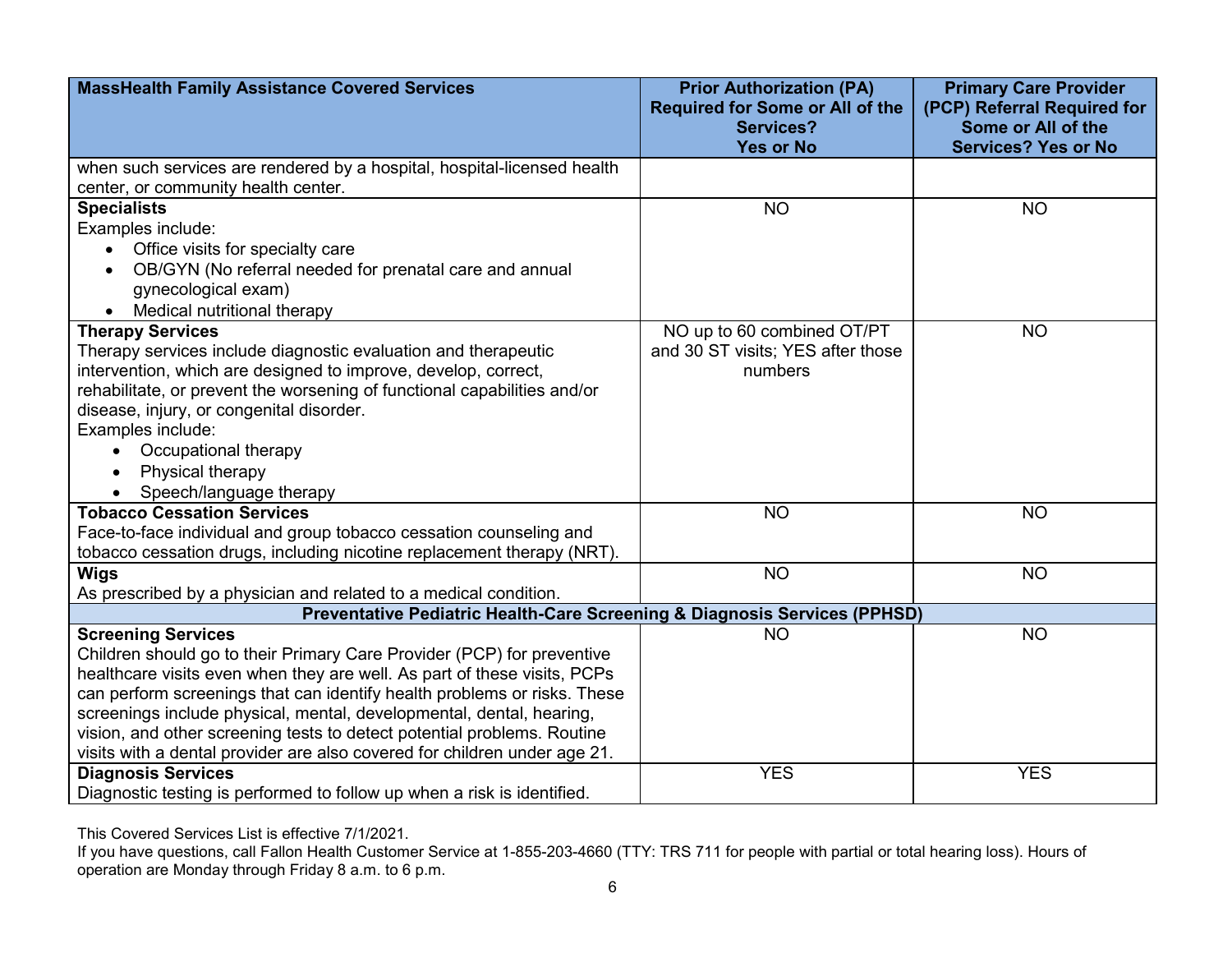| <b>MassHealth Family Assistance Covered Services</b>                                                                                | <b>Prior Authorization (PA)</b><br><b>Required for Some or All of the</b> | <b>Primary Care Provider</b><br>(PCP) Referral Required for |
|-------------------------------------------------------------------------------------------------------------------------------------|---------------------------------------------------------------------------|-------------------------------------------------------------|
|                                                                                                                                     | <b>Services?</b>                                                          | Some or All of the                                          |
|                                                                                                                                     | <b>Yes or No</b>                                                          | <b>Services? Yes or No</b>                                  |
| <b>Dental Services</b>                                                                                                              |                                                                           |                                                             |
| <b>Adult Dentures</b>                                                                                                               | $\star$                                                                   | $\star$                                                     |
| Full and partial dentures, and adjustments and repairs to those dentures,<br>for adults ages 21 and over.*                          |                                                                           |                                                             |
| Diagnostic, Preventive, Restorative, and Major Dental Services Used                                                                 | $\star$                                                                   | $\star$                                                     |
| for the prevention, control, and treatment of dental diseases and the                                                               |                                                                           |                                                             |
| maintenance of oral health for children and adults.                                                                                 |                                                                           |                                                             |
| <b>Emergency-Related Dental Care</b>                                                                                                | <b>NO</b>                                                                 | <b>NO</b>                                                   |
| <b>Oral Surgery</b>                                                                                                                 | <b>YES</b>                                                                | <b>NO</b>                                                   |
| Performed in a dental office, outpatient hospital, or ambulatory surgery                                                            |                                                                           |                                                             |
| setting and which is medically necessary to treat an underlying medical                                                             |                                                                           |                                                             |
| condition.                                                                                                                          |                                                                           |                                                             |
| <b>Transportation Services</b>                                                                                                      |                                                                           |                                                             |
| <b>Transportation Services - Emergency</b>                                                                                          | <b>NO</b>                                                                 | <b>NO</b>                                                   |
| Ambulance (air and land) transport that generally is not scheduled but is                                                           |                                                                           |                                                             |
| needed on an emergency basis. These include specialty care transport                                                                |                                                                           |                                                             |
| (that is, an ambulance transport of a critically injured or ill member from                                                         |                                                                           |                                                             |
| one facility to another, requiring care beyond the scope of a paramedic)                                                            |                                                                           |                                                             |
| <b>Vision Services</b><br><b>Vision Care</b>                                                                                        |                                                                           |                                                             |
| Includes:                                                                                                                           |                                                                           |                                                             |
|                                                                                                                                     | <b>NO</b>                                                                 | <b>NO</b>                                                   |
| Comprehensive eye exams once every year for members under<br>$\bullet$                                                              |                                                                           |                                                             |
| 21 and once every 24 months for members 21 and over, and<br>whenever medically necessary                                            |                                                                           |                                                             |
| Vision training                                                                                                                     | <b>YES</b>                                                                | <b>NO</b>                                                   |
| $\bullet$                                                                                                                           |                                                                           |                                                             |
| Ocular prosthesis; contacts, when medically necessary, as a<br>medical treatment for a medical condition such as keratoconus        |                                                                           |                                                             |
|                                                                                                                                     | <b>YES</b>                                                                | <b>NO</b>                                                   |
| <b>Bandage lenses</b><br>$\bullet$                                                                                                  | $\star$                                                                   | $\star$                                                     |
| Prescription and dispensing of ophthalmic materials, including<br>$\bullet$<br>eyeglasses and other visual aids, excluding contacts |                                                                           |                                                             |
| <b>Pharmacy Services</b>                                                                                                            |                                                                           |                                                             |
| See copay information at the end of this section.                                                                                   |                                                                           |                                                             |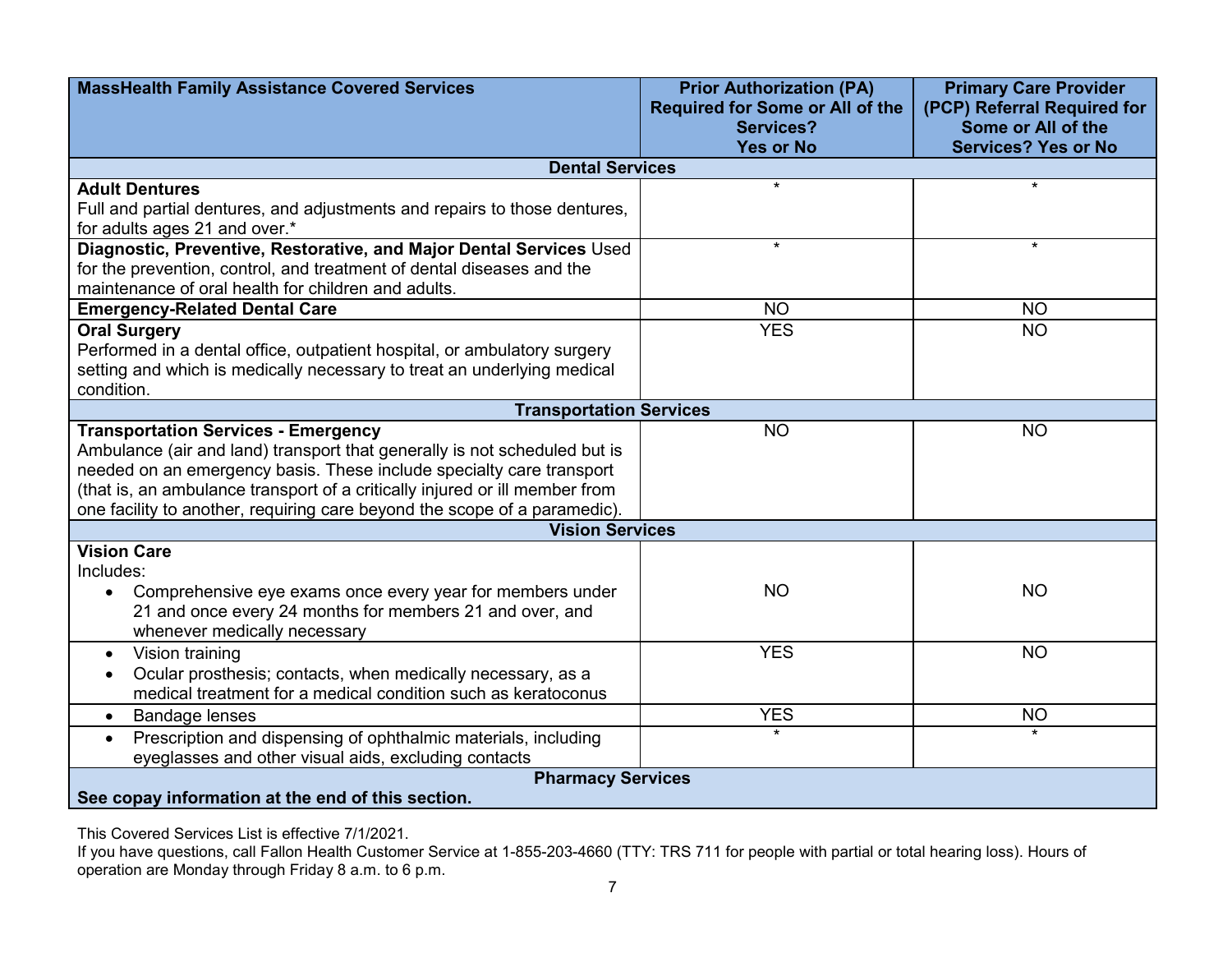| <b>MassHealth Family Assistance Covered Services</b>                      | <b>Prior Authorization (PA)</b><br><b>Required for Some or All of the</b> | <b>Primary Care Provider</b><br>(PCP) Referral Required for |
|---------------------------------------------------------------------------|---------------------------------------------------------------------------|-------------------------------------------------------------|
|                                                                           | <b>Services?</b>                                                          | Some or All of the                                          |
|                                                                           | <b>Yes or No</b>                                                          | <b>Services? Yes or No</b>                                  |
| Over-the-counter medicines                                                | <b>YES</b>                                                                | <b>NO</b>                                                   |
| Prescription drugs                                                        | <b>YES</b>                                                                | <b>NO</b>                                                   |
| <b>Behavioral Health Services</b>                                         |                                                                           |                                                             |
| <b>Non 24-hour Diversionary Services</b>                                  |                                                                           |                                                             |
| <b>Community Support Program (CSP)</b>                                    | <b>YES</b>                                                                | <b>NO</b>                                                   |
| Services delivered by a community-based, mobile, multi-disciplinary       |                                                                           |                                                             |
| team. These services help members with a long-standing mental health      |                                                                           |                                                             |
| or substance use disorder diagnosis. Services support members, and        |                                                                           |                                                             |
| their families, who are at increased medical risk, and children and       |                                                                           |                                                             |
| adolescents whose behavioral health issues impact how well they can       |                                                                           |                                                             |
| function at home or in the community. Services include outreach and       |                                                                           |                                                             |
| supportive services.                                                      |                                                                           |                                                             |
| <b>Intensive Outpatient Program (IOP)</b>                                 | <b>YES</b>                                                                | <b>NO</b>                                                   |
| A clinically intensive service that follows a discharge from an inpatient |                                                                           |                                                             |
| stay and helps members avoid readmission to an inpatient service and      |                                                                           |                                                             |
| help move back to the community. The service provides coordinated         |                                                                           |                                                             |
| treatment using a range of specialists.                                   |                                                                           |                                                             |
| <b>Partial Hospitalization (PHP)</b>                                      | <b>YES</b>                                                                | <b>NO</b>                                                   |
| These services offer short-term day mental health programming             |                                                                           |                                                             |
| available seven days per week, as an alternative to inpatient hospital    |                                                                           |                                                             |
| services. These services include daily psychiatric management.            |                                                                           |                                                             |
| <b>Program of Assertive Community Treatment (PACT)</b>                    | <b>YES</b>                                                                | <b>NO</b>                                                   |
| A treatment team approach to providing acute, active, and long-term       |                                                                           |                                                             |
| community-based mental health treatment, outreach, rehabilitation, and    |                                                                           |                                                             |
| support. This service helps members to maximize their recovery, set       |                                                                           |                                                             |
| goals, and be in the community. Services are provided in the community    |                                                                           |                                                             |
| and are available 24 hours a day, seven days a week, 365 days a year,     |                                                                           |                                                             |
| as needed.                                                                |                                                                           |                                                             |
| <b>Psychiatric Day Treatment</b>                                          | <b>YES</b>                                                                | <b>NO</b>                                                   |
| Mental health services for members who do not need an inpatient           |                                                                           |                                                             |
| hospital stay, but who needs more treatment than a weekly visit.          |                                                                           |                                                             |
| Psychiatric day treatment includes diagnostic, treatment, and             |                                                                           |                                                             |
| rehabilitative services.                                                  |                                                                           |                                                             |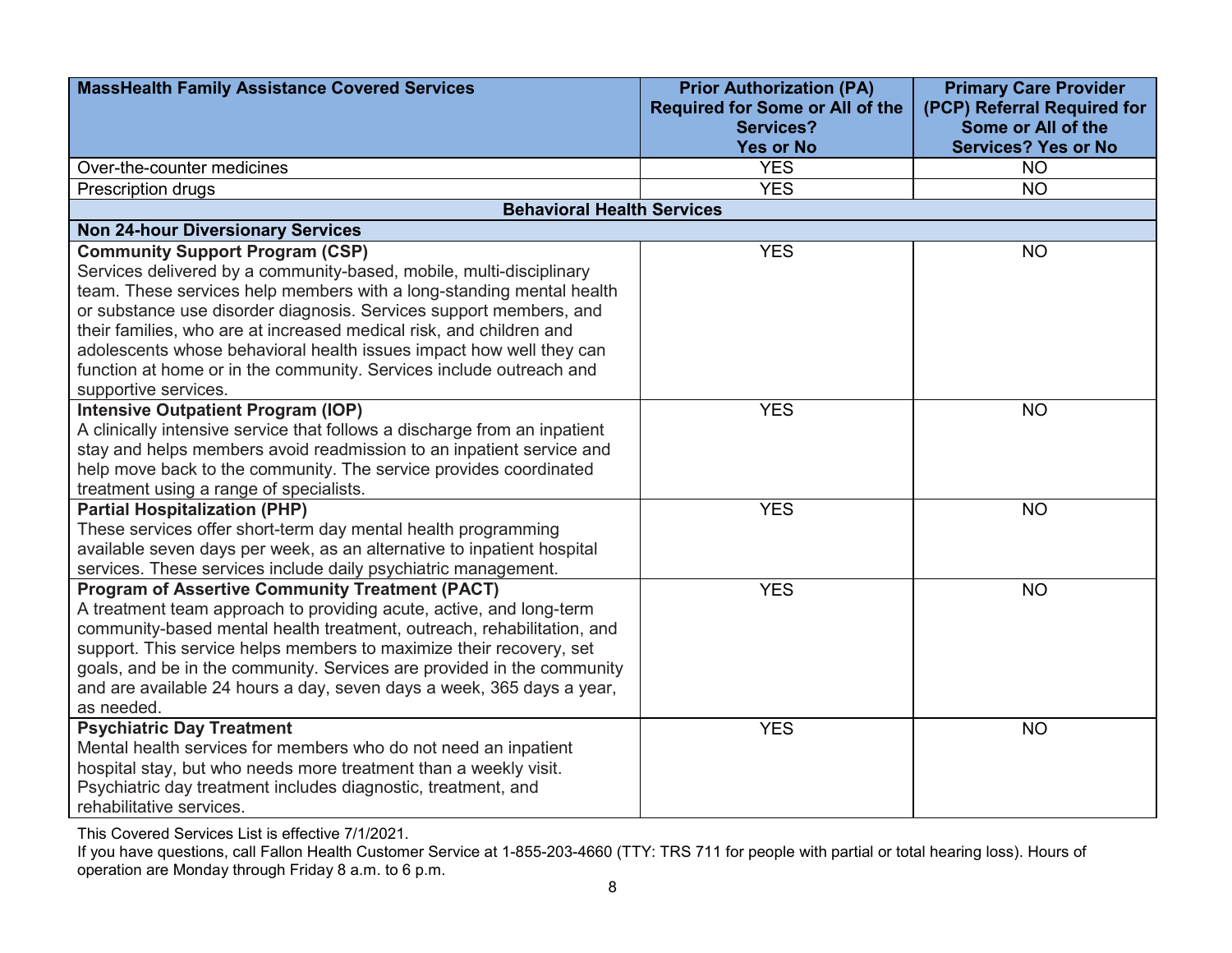| <b>MassHealth Family Assistance Covered Services</b>                                                                           | <b>Prior Authorization (PA)</b><br><b>Required for Some or All of the</b> | <b>Primary Care Provider</b><br>(PCP) Referral Required for |
|--------------------------------------------------------------------------------------------------------------------------------|---------------------------------------------------------------------------|-------------------------------------------------------------|
|                                                                                                                                | <b>Services?</b>                                                          | Some or All of the                                          |
|                                                                                                                                | <b>Yes or No</b>                                                          | <b>Services? Yes or No</b>                                  |
| <b>Recovery Coaching</b>                                                                                                       | <b>YES</b>                                                                | <b>NO</b>                                                   |
| A non-clinical service provided by peers who have lived experience with                                                        |                                                                           |                                                             |
| substance use disorder and who have been certified as recovery                                                                 |                                                                           |                                                             |
| coaches. Members are connected with recovery coaches. Recovery                                                                 |                                                                           |                                                             |
| coaches help members start treatment and serve as a guide to maintain                                                          |                                                                           |                                                             |
| recovery and to stay in the community.                                                                                         |                                                                           |                                                             |
| <b>Recovery Support Navigators (RSN)</b>                                                                                       | <b>YES</b>                                                                | <b>NO</b>                                                   |
| Specialized care coordination services for members who have substance                                                          |                                                                           |                                                             |
| use disorder. This service helps members to access and receive                                                                 |                                                                           |                                                             |
| treatment, including withdrawal management and step-down services,                                                             |                                                                           |                                                             |
| and to stay motivated for treatment and recovery.                                                                              |                                                                           |                                                             |
| <b>Structured Outpatient Addiction Program (SOAP)</b>                                                                          | <b>YES</b>                                                                | <b>NO</b>                                                   |
| Substance use disorder services that are clinically intensive and offered                                                      |                                                                           |                                                             |
| in a structured setting in the day or evening. These programs can be                                                           |                                                                           |                                                             |
| used to help a member transition from an inpatient substance use                                                               |                                                                           |                                                             |
| disorder program. It can also be used by individuals who need more                                                             |                                                                           |                                                             |
| structured outpatient services for a substance use disorder. These                                                             |                                                                           |                                                             |
| programs may include specialized services for pregnant members,                                                                |                                                                           |                                                             |
| adolescents, and adults who need 24-hour monitoring.                                                                           |                                                                           |                                                             |
| <b>24 Hour Diversionary Services</b>                                                                                           |                                                                           |                                                             |
| Mental health and substance use disorder services used instead of inpatient hospital services. These services support a member |                                                                           |                                                             |
| returning to the community after an inpatient hospital stay, or help a member maintain functioning in the community.           |                                                                           |                                                             |
| <b>Acute Treatment Services (ATS) for Substance Use Disorders</b>                                                              | <b>YES</b>                                                                | <b>NO</b>                                                   |
| Services used to treat substance use disorders on a 24-hour, seven days                                                        |                                                                           |                                                             |
| a week basis. Services may include assessment; use of approved                                                                 |                                                                           |                                                             |
| medications for addictions; individual and group counseling; educational                                                       |                                                                           |                                                             |
| groups; and discharge planning. Pregnant members receive specialized                                                           |                                                                           |                                                             |
| services. Members receive additional services to treat other mental                                                            |                                                                           |                                                             |
| health conditions.                                                                                                             |                                                                           |                                                             |
| <b>Clinical Support Services for Substance Use Disorders</b>                                                                   | <b>YES</b>                                                                | <b>NO</b>                                                   |
| 24-hour treatment services that can be used by themselves or after                                                             |                                                                           |                                                             |
| acute treatment services for substance use disorders. Services include                                                         |                                                                           |                                                             |
| education and counseling; outreach to families and significant others;                                                         |                                                                           |                                                             |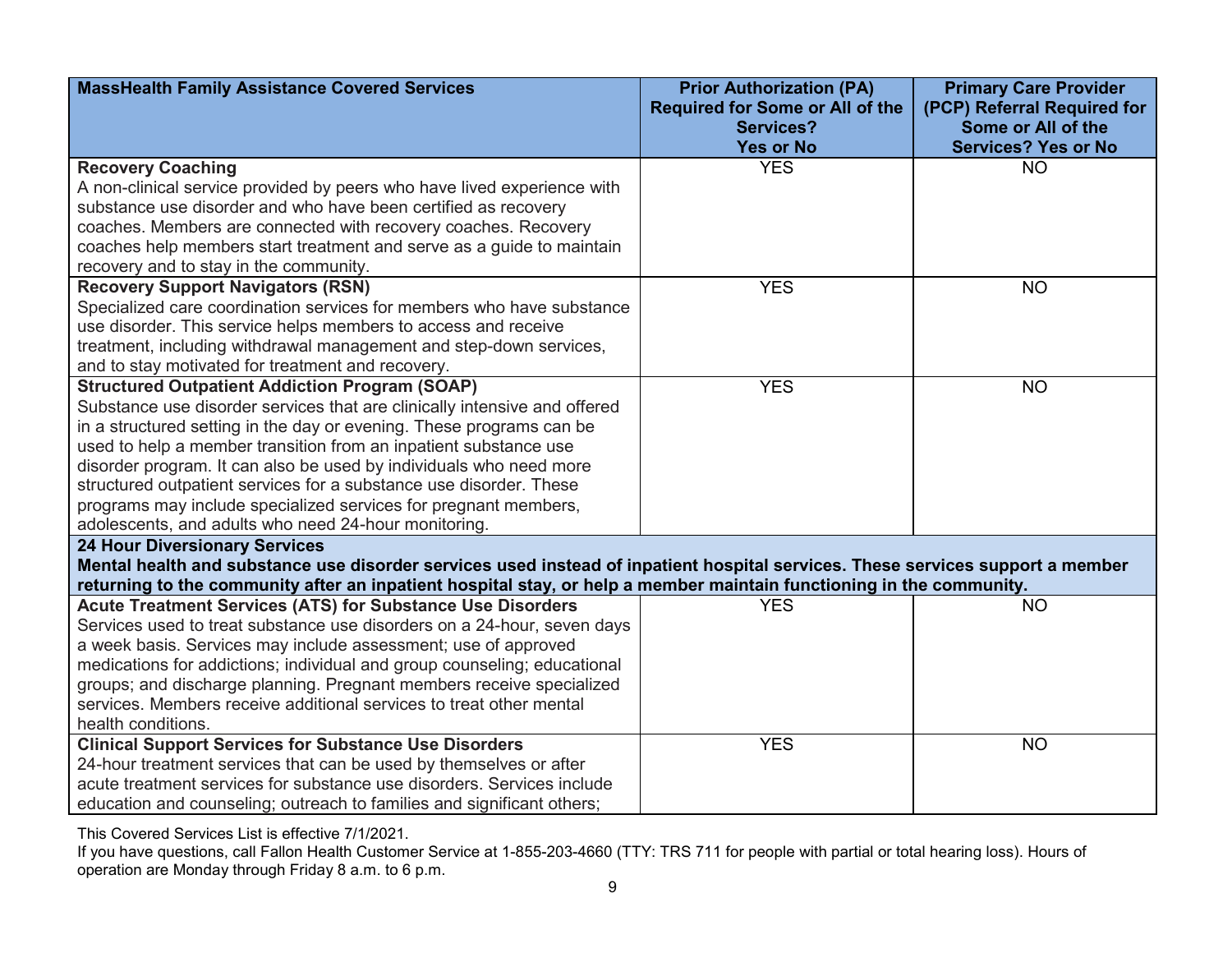| <b>MassHealth Family Assistance Covered Services</b>                                                                                                                                                                                                                                                                                                                                                                                                                                                                                                                                                                                              | <b>Prior Authorization (PA)</b><br><b>Required for Some or All of the</b><br><b>Services?</b>                                                                        | <b>Primary Care Provider</b><br>(PCP) Referral Required for<br>Some or All of the |
|---------------------------------------------------------------------------------------------------------------------------------------------------------------------------------------------------------------------------------------------------------------------------------------------------------------------------------------------------------------------------------------------------------------------------------------------------------------------------------------------------------------------------------------------------------------------------------------------------------------------------------------------------|----------------------------------------------------------------------------------------------------------------------------------------------------------------------|-----------------------------------------------------------------------------------|
|                                                                                                                                                                                                                                                                                                                                                                                                                                                                                                                                                                                                                                                   | <b>Yes or No</b>                                                                                                                                                     | <b>Services? Yes or No</b>                                                        |
| medications for treating substance use disorders; referrals to primary<br>care and community supports; and planning for recovery. Members with<br>other mental health disorders receive coordination of transportation and<br>referrals to mental health providers. Pregnant members receive<br>coordination with their obstetrical care.                                                                                                                                                                                                                                                                                                         |                                                                                                                                                                      |                                                                                   |
| <b>Community-Based Acute Treatment for Children and Adolescents</b><br>(CBAT)<br>Intensive mental health services in a secure setting on a 24-hour basis,<br>with clinical staffing to ensure the safety of the child or adolescent.<br>Treatment may include: checking medications; psychiatric assessment;<br>nursing; one-to-one treatments to maintain the member's safety<br>(specialing); individual, group, and family therapy; case management;<br>family assessment and consultation; discharge planning; and<br>psychological testing. This service may be used as an alternative to or<br>transition from inpatient hospital services. | <b>YES</b>                                                                                                                                                           | <b>NO</b>                                                                         |
| <b>Community Crisis Stabilization</b><br>Services provided instead of inpatient hospital services. These services<br>provide 24-hour observation and supervision for members.                                                                                                                                                                                                                                                                                                                                                                                                                                                                     | <b>YES</b><br><b>Exception-Community Crisis</b><br>stabilization through Emergency<br>Service Provider (ESP) requires<br>authorization after the first<br>day/night. | <b>NO</b>                                                                         |
| <b>Transitional Care Unit (TCU)</b><br>A community-based treatment program with high levels of supervision,<br>structure, and support within an unlocked setting. This service serves<br>children and adolescents under age 19 who are in the custody of the<br>Department of Children and Families (DCF), who need group care or<br>foster care, but who no longer require an acute level of care. This<br>comprehensive service includes a therapeutic setting, psychiatry, case<br>management, and treatments with a range of specialists.                                                                                                     | <b>YES</b>                                                                                                                                                           | <b>NO</b>                                                                         |
| <b>Substance Use Disorder Diversionary Services</b>                                                                                                                                                                                                                                                                                                                                                                                                                                                                                                                                                                                               | $\star$                                                                                                                                                              | $\star$                                                                           |
| <b>Adult Residential Rehabilitation Services for Substance Use</b><br><b>Disorders</b>                                                                                                                                                                                                                                                                                                                                                                                                                                                                                                                                                            |                                                                                                                                                                      |                                                                                   |
| Services for substance use disorder offered in a 24-hour residential                                                                                                                                                                                                                                                                                                                                                                                                                                                                                                                                                                              |                                                                                                                                                                      |                                                                                   |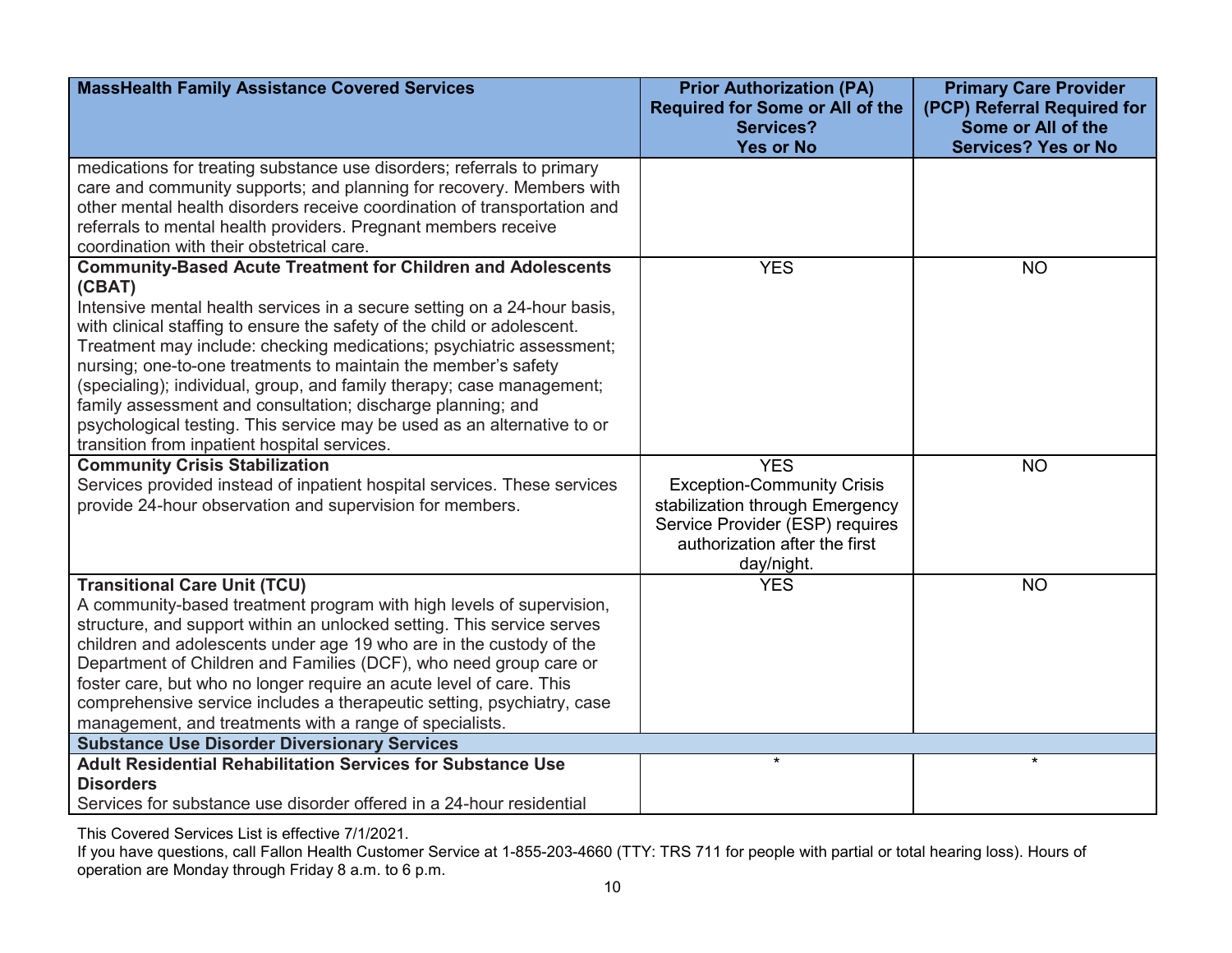| <b>MassHealth Family Assistance Covered Services</b>                                                                                                                                                                           | <b>Prior Authorization (PA)</b><br><b>Required for Some or All of the</b><br><b>Services?</b><br><b>Yes or No</b> | <b>Primary Care Provider</b><br>(PCP) Referral Required for<br>Some or All of the<br><b>Services? Yes or No</b> |
|--------------------------------------------------------------------------------------------------------------------------------------------------------------------------------------------------------------------------------|-------------------------------------------------------------------------------------------------------------------|-----------------------------------------------------------------------------------------------------------------|
| setting. Services include: at least five hours of individual or group therapy<br>each week; case management; education; and rehabilitation based in the<br>residence. Some residential programs serve pregnant and post-partum |                                                                                                                   |                                                                                                                 |
| members, and provide assessment and management of gynecological,<br>obstetric, and other prenatal needs, and offer parenting skills education,<br>child development education, parent support, family planning, nutrition,     |                                                                                                                   |                                                                                                                 |
| as well as opportunities for parent/child relational and developmental<br>groups. Members receive coordination of transportation and referrals to                                                                              |                                                                                                                   |                                                                                                                 |
| mental health providers to ensure treatment for any other mental health<br>conditions.                                                                                                                                         |                                                                                                                   |                                                                                                                 |
| Co-occurring Enhanced Residential Rehabilitation Services for<br><b>Substance Use Disorders</b>                                                                                                                                |                                                                                                                   |                                                                                                                 |
| Services provided in a 24-hour, safe, structured setting in the community.                                                                                                                                                     |                                                                                                                   |                                                                                                                 |
| These services support the member's recovery from substance use                                                                                                                                                                |                                                                                                                   |                                                                                                                 |
| disorders and moderate to severe mental health conditions. The services                                                                                                                                                        | <b>YES</b>                                                                                                        | <b>NO</b>                                                                                                       |
| support a move back into the community and a return to social, work,                                                                                                                                                           |                                                                                                                   |                                                                                                                 |
| and educational roles. Services are provided to support recovery. Clinical                                                                                                                                                     |                                                                                                                   |                                                                                                                 |
| services, additional outpatient levels of care, and access to prescribers<br>for medications are available.                                                                                                                    |                                                                                                                   |                                                                                                                 |
| Family Residential Rehabilitation Services for Substance Use                                                                                                                                                                   | $\star$                                                                                                           | $\star$                                                                                                         |
| <b>Disorders</b>                                                                                                                                                                                                               |                                                                                                                   |                                                                                                                 |
| Services provided in a 24-hour residential setting for families in which a                                                                                                                                                     |                                                                                                                   |                                                                                                                 |
| parent has a substance use disorder. Rehabilitative services that support                                                                                                                                                      |                                                                                                                   |                                                                                                                 |
| parents and children are provided along with ongoing support for                                                                                                                                                               |                                                                                                                   |                                                                                                                 |
| developing and maintaining interpersonal and parenting skills and                                                                                                                                                              |                                                                                                                   |                                                                                                                 |
| support family reunification and stability. Members receive therapy, case                                                                                                                                                      |                                                                                                                   |                                                                                                                 |
| management, education, and rehabilitation based in the residence.                                                                                                                                                              |                                                                                                                   |                                                                                                                 |
| <b>Transitional Age Youth and Young Adult Residential Rehabilitation</b>                                                                                                                                                       | $\star$                                                                                                           | $\star$                                                                                                         |
| <b>Services for Substance Use Disorders</b>                                                                                                                                                                                    |                                                                                                                   |                                                                                                                 |
| Services provided in a 24-hour residential setting for youth ages 16 to 21<br>or young adults ages 18 to 25 who are recovering from alcohol or other                                                                           |                                                                                                                   |                                                                                                                 |
| drug problems. Services include: individual or group therapy; case                                                                                                                                                             |                                                                                                                   |                                                                                                                 |
| management; education; and rehabilitation based in the residence.                                                                                                                                                              |                                                                                                                   |                                                                                                                 |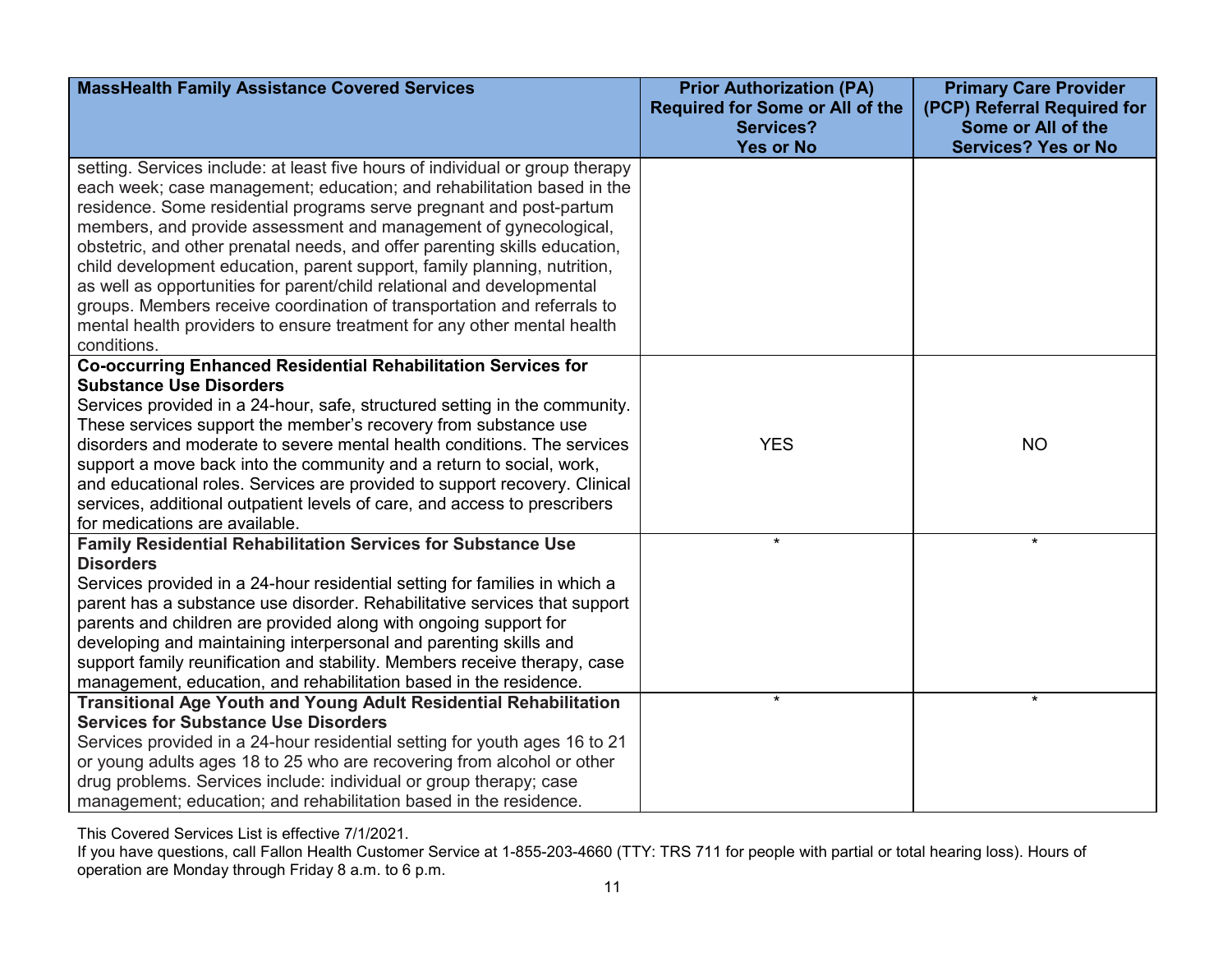| <b>MassHealth Family Assistance Covered Services</b>                                                          | <b>Prior Authorization (PA)</b><br><b>Required for Some or All of the</b> | <b>Primary Care Provider</b><br>(PCP) Referral Required for |
|---------------------------------------------------------------------------------------------------------------|---------------------------------------------------------------------------|-------------------------------------------------------------|
|                                                                                                               | <b>Services?</b>                                                          | Some or All of the                                          |
|                                                                                                               | <b>Yes or No</b>                                                          | <b>Services? Yes or No</b>                                  |
| Members also receive coordination of transportation and referrals to                                          |                                                                           |                                                             |
| mental health providers for any co-occurring mental health conditions.                                        |                                                                           |                                                             |
| <b>Youth Residential Rehabilitation Services for Substance Use</b>                                            | $\star$                                                                   | $\star$                                                     |
| <b>Disorders</b>                                                                                              |                                                                           |                                                             |
| Services provided in a 24-hour residential setting for youth ages 13 to 17                                    |                                                                           |                                                             |
| who are recovering from alcohol or other drug problems. Services                                              |                                                                           |                                                             |
| include: individual or group therapy; case management; education; and                                         |                                                                           |                                                             |
| rehabilitation based in the residence. Members also receive coordination                                      |                                                                           |                                                             |
| of transportation and referrals to mental health providers for any co-                                        |                                                                           |                                                             |
| occurring mental health conditions.                                                                           |                                                                           |                                                             |
| <b>Inpatient Services</b>                                                                                     |                                                                           |                                                             |
| 24-hour hospital services that provide mental health or substance use disorder treatment, diagnoses, or both. |                                                                           |                                                             |
| <b>Administratively Necessary Day (AND) Services</b>                                                          | <b>YES</b>                                                                | <b>NO</b>                                                   |
| Day(s) of inpatient hospital services for members who are ready for                                           |                                                                           |                                                             |
| discharge, but the right setting is not available. Services include                                           |                                                                           |                                                             |
| appropriate continuing clinical services.                                                                     |                                                                           |                                                             |
| <b>Inpatient Mental Health Services</b>                                                                       | <b>YES</b>                                                                | <b>NO</b>                                                   |
| Inpatient hospital services to evaluate and treat acute psychiatric                                           |                                                                           |                                                             |
| conditions.                                                                                                   |                                                                           |                                                             |
| <b>Inpatient Substance Use Disorder Services</b>                                                              | <b>YES</b>                                                                | <b>NO</b>                                                   |
| Inpatient hospital services that provide medically directed care and                                          |                                                                           |                                                             |
| treatment to members with complex withdrawal needs, as well as co-                                            |                                                                           |                                                             |
| occurring medical and behavioral health conditions.                                                           |                                                                           |                                                             |
| <b>Observation/Holding Beds</b>                                                                               | <b>YES</b>                                                                | <b>NO</b>                                                   |
| Hospital services, for a period of up to 24 hours, that are used to assess,                                   |                                                                           |                                                             |
| stabilize, and identify resources for members.                                                                |                                                                           |                                                             |
| <b>Outpatient Behavioral Health Services</b>                                                                  |                                                                           |                                                             |
| <b>Acupuncture Treatment</b>                                                                                  | <b>NO</b>                                                                 | <b>NO</b>                                                   |
| The insertion of metal needles through the skin at certain points on the                                      |                                                                           |                                                             |
| body as an aid to persons who are withdrawing from, or in recovery from,                                      |                                                                           |                                                             |
| dependence on substances.                                                                                     |                                                                           |                                                             |
| <b>Ambulatory Withdrawal Management</b>                                                                       | <b>NO</b>                                                                 | <b>NO</b>                                                   |
| Outpatient services for members who are experiencing a serious episode                                        |                                                                           |                                                             |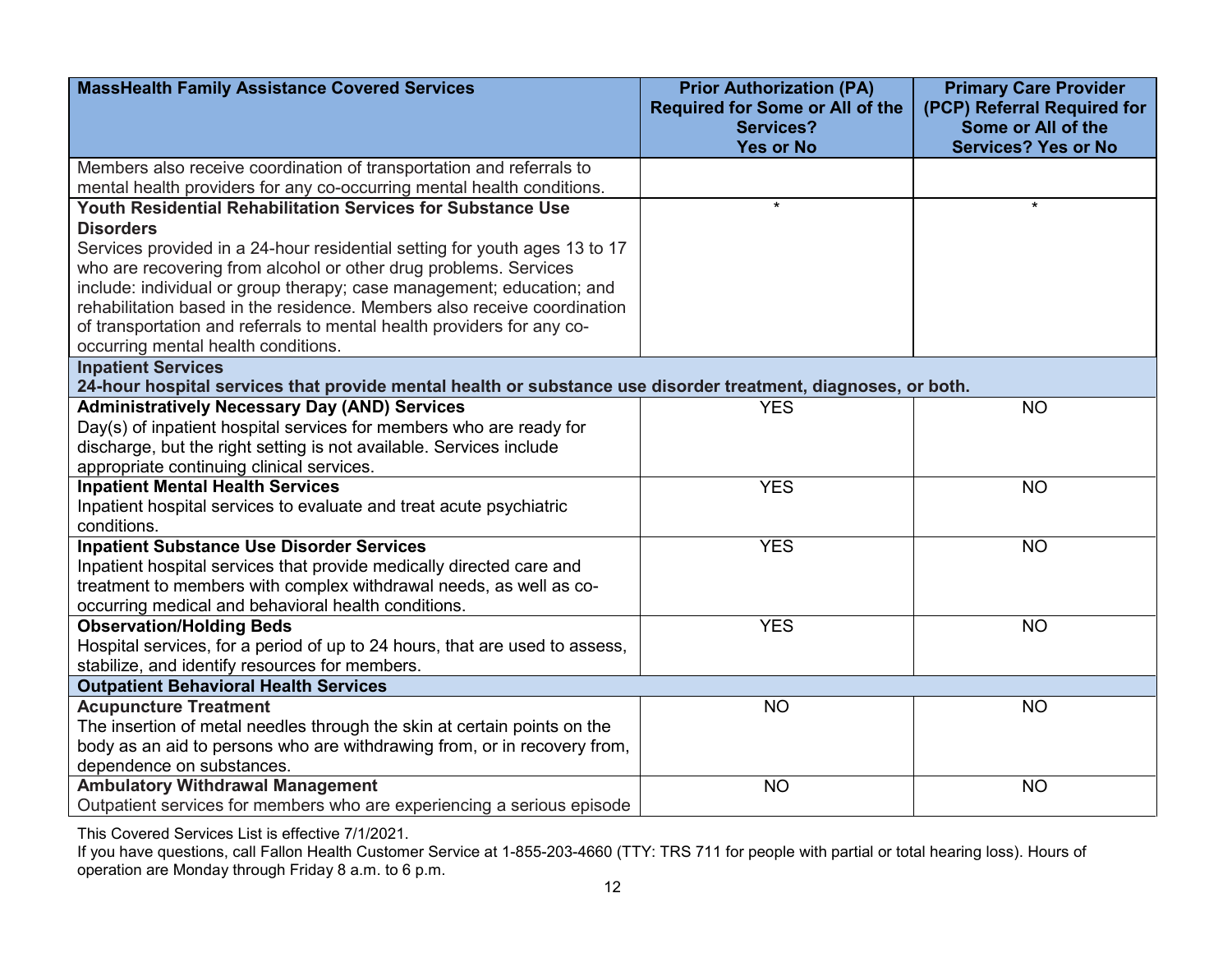| <b>MassHealth Family Assistance Covered Services</b>                            | <b>Prior Authorization (PA)</b><br><b>Required for Some or All of the</b><br><b>Services?</b> | <b>Primary Care Provider</b><br>(PCP) Referral Required for<br>Some or All of the |
|---------------------------------------------------------------------------------|-----------------------------------------------------------------------------------------------|-----------------------------------------------------------------------------------|
|                                                                                 | <b>Yes or No</b>                                                                              | <b>Services? Yes or No</b>                                                        |
| of excessive substance use or complications from withdrawal when                |                                                                                               |                                                                                   |
| neither life nor significant bodily functions are threatened.                   |                                                                                               |                                                                                   |
| Applied Behavioral Analysis for members under 21 years of age<br>(ABA Services) | <b>NO</b>                                                                                     | <b>NO</b>                                                                         |
| A service for a member under the age of 21 with Autism Spectrum                 |                                                                                               |                                                                                   |
| Disorder diagnosis (ASD). It is used to treat challenging behaviors that        |                                                                                               |                                                                                   |
| interfere with a youth's ability to function successfully. This service         |                                                                                               |                                                                                   |
| includes behavioral assessments; interpretation of behaviors;                   |                                                                                               |                                                                                   |
| development of a treatment plan; supervision and coordination of                |                                                                                               |                                                                                   |
| treatments; and parent training to address specific goals.                      |                                                                                               |                                                                                   |
| Assessment for Safe and Appropriate Placement (ASAP)                            | <b>NO</b>                                                                                     | <b>NO</b>                                                                         |
| An assessment for certain sexually abusive youth or arsonists who are in        |                                                                                               |                                                                                   |
| the care and custody of the Department of Children and Families (DCF),          |                                                                                               |                                                                                   |
| and who are being discharged from an inpatient or certain diversionary          |                                                                                               |                                                                                   |
| settings to a family home care setting. Services are provided through a         |                                                                                               |                                                                                   |
| DCF designated ASAP provider.                                                   |                                                                                               |                                                                                   |
| <b>Case Consultation</b>                                                        | <b>NO</b>                                                                                     | <b>NO</b>                                                                         |
| A meeting between the treating provider and other behavioral health             |                                                                                               |                                                                                   |
| clinicians or the member's primary care physician, concerning a member.         |                                                                                               |                                                                                   |
| The meeting is used to identify and plan for additional services;               |                                                                                               |                                                                                   |
| coordinate or revise a treatment plan; and review the individual's              |                                                                                               |                                                                                   |
| progress.                                                                       |                                                                                               |                                                                                   |
| <b>Collateral Contact</b>                                                       | <b>NO</b>                                                                                     | <b>NO</b>                                                                         |
| A communication between a provider and individuals who are involved in          |                                                                                               |                                                                                   |
| the care or treatment of a member under 21 years old. Providers may             |                                                                                               |                                                                                   |
| include school and day care personnel, state agency staff, and human            |                                                                                               |                                                                                   |
| services agency staff.                                                          |                                                                                               |                                                                                   |
| <b>Couples/Family Treatment</b>                                                 | <b>NO</b>                                                                                     | <b>NO</b>                                                                         |
| Therapy and counseling to treat a member and their partner or family in         |                                                                                               |                                                                                   |
| the same session.                                                               |                                                                                               |                                                                                   |
| <b>Diagnostic Evaluation</b>                                                    | <b>NO</b>                                                                                     | <b>NO</b>                                                                         |
| An assessment of a member's functioning, used to diagnose and to                |                                                                                               |                                                                                   |
| design a treatment plan.                                                        |                                                                                               |                                                                                   |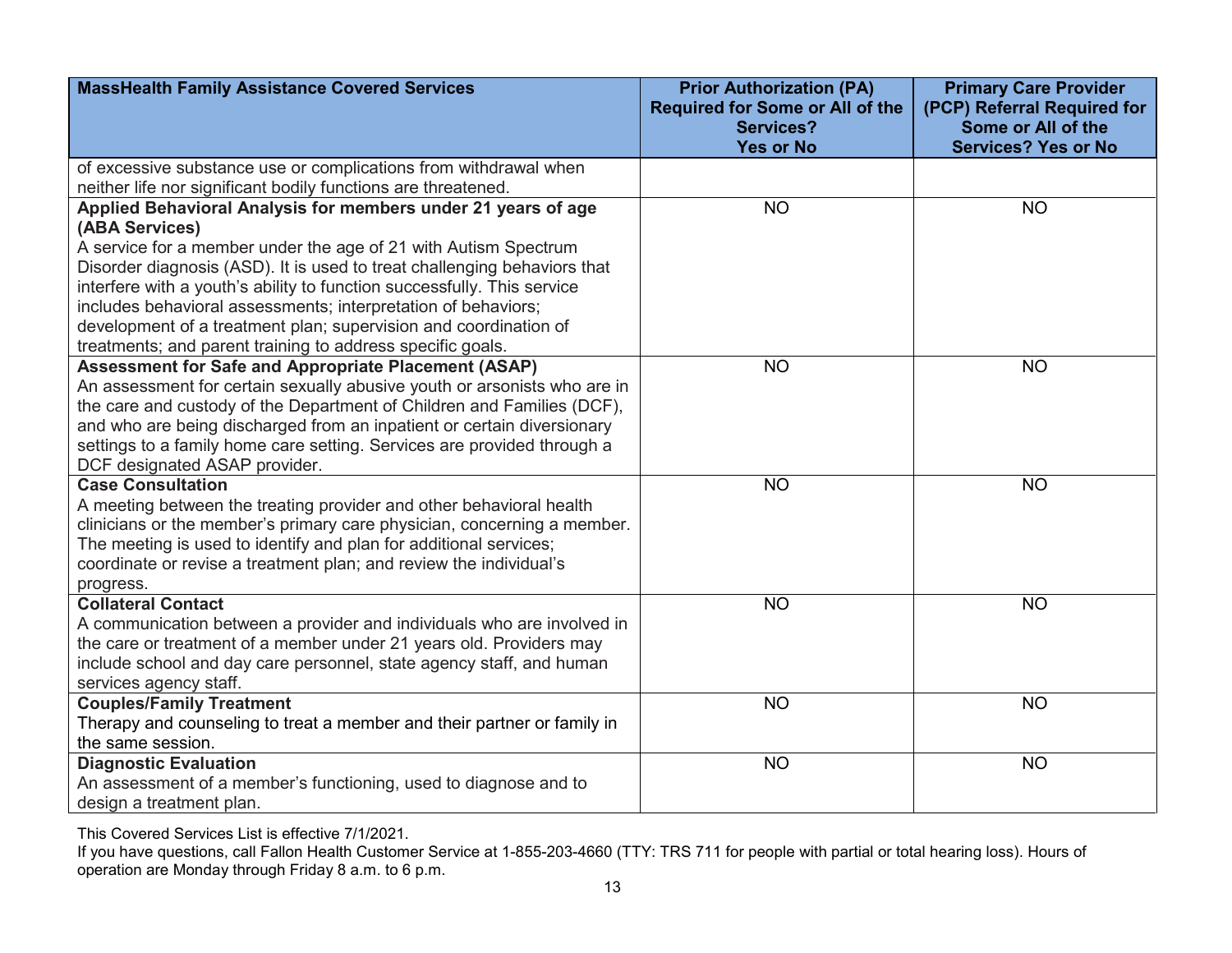| <b>MassHealth Family Assistance Covered Services</b>                       | <b>Prior Authorization (PA)</b><br><b>Required for Some or All of the</b><br><b>Services?</b> | <b>Primary Care Provider</b><br>(PCP) Referral Required for<br>Some or All of the |
|----------------------------------------------------------------------------|-----------------------------------------------------------------------------------------------|-----------------------------------------------------------------------------------|
|                                                                            | <b>Yes or No</b>                                                                              | <b>Services? Yes or No</b>                                                        |
| <b>Dialectical Behavioral Therapy (DBT)</b>                                | <b>NO</b>                                                                                     | <b>NO</b>                                                                         |
| Outpatient treatment involving strategies from behavioral, cognitive, and  |                                                                                               |                                                                                   |
| supportive psychotherapies for members with certain disorders, including   |                                                                                               |                                                                                   |
| members with borderline personality disorder.                              |                                                                                               |                                                                                   |
| <b>Family Consultation</b>                                                 | <b>NO</b>                                                                                     | <b>NO</b>                                                                         |
| A meeting with family members or others who are important to the           | For first 12 sessions, then                                                                   |                                                                                   |
| member and to a member's treatment. The meeting is used to identify        | authorization is required.                                                                    |                                                                                   |
| and plan for additional services; coordinate or revise a treatment plan;   |                                                                                               |                                                                                   |
| and review the individual's progress.                                      |                                                                                               |                                                                                   |
| <b>Group Treatment</b>                                                     | <b>NO</b>                                                                                     | <b>NO</b>                                                                         |
| Therapy and counseling to treat unrelated individuals in a group setting.  |                                                                                               |                                                                                   |
| <b>Individual Treatment</b>                                                | <b>NO</b>                                                                                     | <b>NO</b>                                                                         |
| Therapy or counseling to treat an individual on a one-to-one basis.        |                                                                                               |                                                                                   |
| <b>Inpatient-Outpatient Bridge Visit</b>                                   | <b>NO</b>                                                                                     | <b>NO</b>                                                                         |
| A single-session consultation led by an outpatient provider while a        |                                                                                               |                                                                                   |
| member is still in an inpatient psychiatric unit. This visit includes the  |                                                                                               |                                                                                   |
| member and the inpatient provider.                                         |                                                                                               |                                                                                   |
| <b>Medication Visit</b>                                                    | <b>NO</b>                                                                                     | <b>NO</b>                                                                         |
| A visit to evaluate the appropriateness of the member's prescriptions for  |                                                                                               |                                                                                   |
| drugs used for behavioral health needs, as well as any need for            |                                                                                               |                                                                                   |
| monitoring by a psychiatrist or registered nurse clinical specialist for   |                                                                                               |                                                                                   |
| whether such drugs are useful and any side effects.                        |                                                                                               |                                                                                   |
| <b>Opioid Treatment Services</b>                                           | <b>NO</b>                                                                                     | <b>NO</b>                                                                         |
| Supervised assessment and treatment of an individual, using                |                                                                                               |                                                                                   |
| medications approved by the Food and Drug Administration, along with a     |                                                                                               |                                                                                   |
| range of medical and rehabilitative services to relieve the effects of     |                                                                                               |                                                                                   |
| opiate addiction. Includes detoxification and maintenance treatment.       |                                                                                               |                                                                                   |
| <b>Psychiatric Consultation on an Inpatient Medical Unit</b>               | <b>NO</b>                                                                                     | <b>NO</b>                                                                         |
| A meeting between a psychiatrist or advanced practice registered nurse     |                                                                                               |                                                                                   |
| clinical specialist and a member at the request of the medical unit. It is |                                                                                               |                                                                                   |
| used to assess the member's mental status and to consult on a              |                                                                                               |                                                                                   |
| behavioral health plan, including proper medications, with the medical     |                                                                                               |                                                                                   |
| staff.                                                                     |                                                                                               |                                                                                   |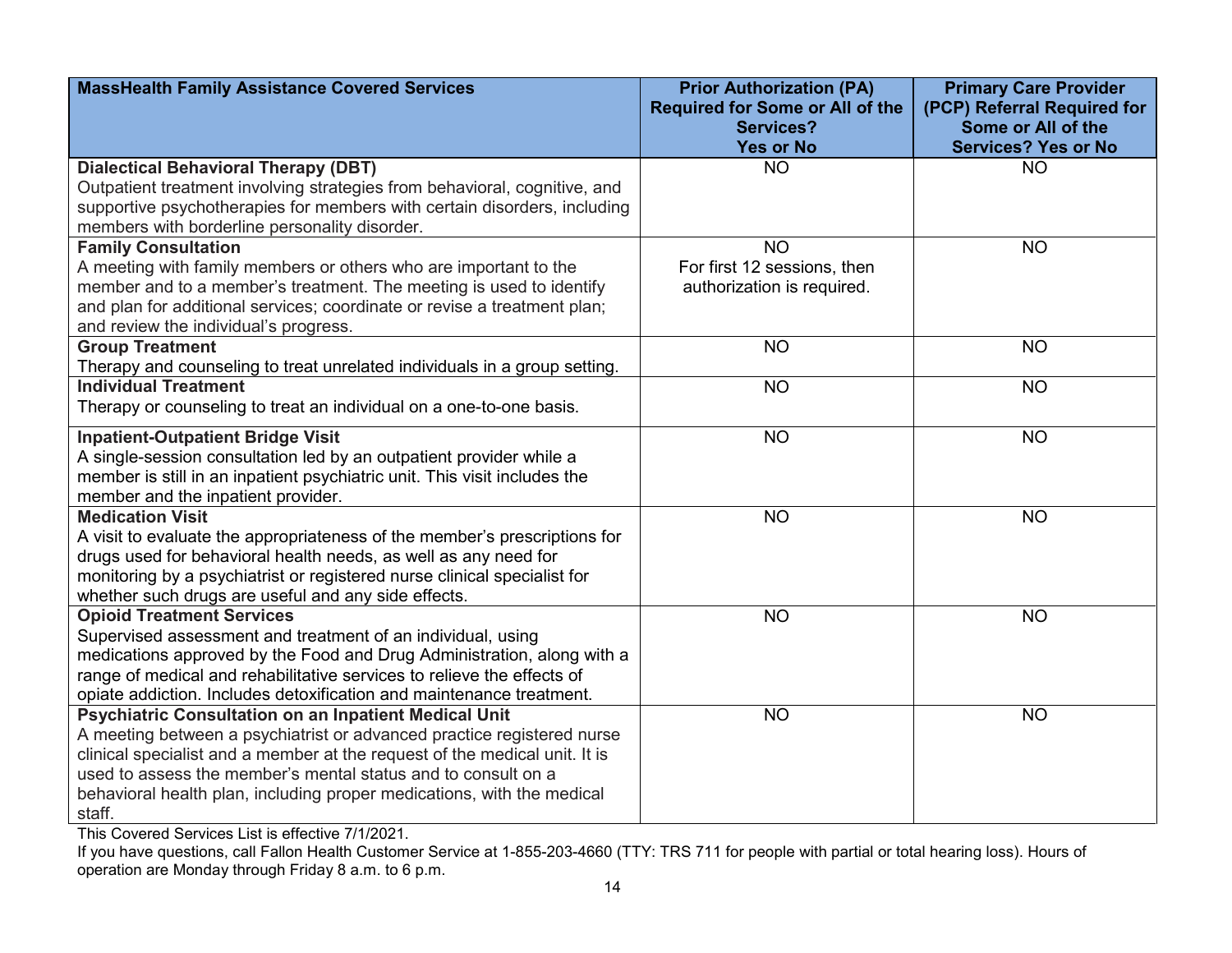| <b>MassHealth Family Assistance Covered Services</b>                                                               | <b>Prior Authorization (PA)</b>                            | <b>Primary Care Provider</b>                      |
|--------------------------------------------------------------------------------------------------------------------|------------------------------------------------------------|---------------------------------------------------|
|                                                                                                                    | <b>Required for Some or All of the</b><br><b>Services?</b> | (PCP) Referral Required for<br>Some or All of the |
|                                                                                                                    | <b>Yes or No</b>                                           | <b>Services? Yes or No</b>                        |
| <b>Psychological Testing</b>                                                                                       | <b>NO</b>                                                  | <b>NO</b>                                         |
| Standardized tests used to assess a member's cognitive, emotional,                                                 |                                                            |                                                   |
| neuropsychological, and verbal functioning.                                                                        |                                                            |                                                   |
| <b>Special Education Psychological Testing</b>                                                                     | <b>NO</b>                                                  | <b>NO</b>                                         |
| Testing used toward the development of, or to determine the need for, an                                           |                                                            |                                                   |
| Individualized Educational Plan (IEP) for children.                                                                |                                                            |                                                   |
| <b>Intensive Home and Community-Based Services for Youth</b>                                                       |                                                            |                                                   |
| Intensive behavioral health services provided to members in a community-based setting.                             |                                                            |                                                   |
| <b>In-Home Therapy Services</b>                                                                                    | <b>YES</b>                                                 | <b>YES</b>                                        |
| This service for children that often is delivered in a teamed approach, it                                         |                                                            |                                                   |
| includes a therapeutic clinical intervention and training and therapeutic<br>support paraprofessional, as follows: |                                                            |                                                   |
| <b>Therapeutic Clinical Intervention</b> $- A$ therapeutic relationship                                            |                                                            |                                                   |
| between a masters clinician and the child and family. The aim is                                                   |                                                            |                                                   |
| to treat the child's mental health needs by improving the family's                                                 |                                                            |                                                   |
| ability to support the healthy functioning of the child within the                                                 |                                                            |                                                   |
| family. The clinician develops a treatment plan and works with the                                                 |                                                            |                                                   |
| family to improve problem-solving, limit-setting, communication,                                                   |                                                            |                                                   |
| and emotional support or other functions. The qualified clinician                                                  |                                                            |                                                   |
| may often work with in a Therapeutic Training and Support                                                          |                                                            |                                                   |
| paraprofessional.                                                                                                  |                                                            |                                                   |
| Therapeutic Training and Support - A service provided by                                                           |                                                            |                                                   |
| paraprofessional working under the direction of the Masters level                                                  |                                                            |                                                   |
| clinician to support implementation of a licensed clinician's                                                      |                                                            |                                                   |
| treatment plan to achieve the goals of the treatment plan. This                                                    |                                                            |                                                   |
| trained individual works with a master clinician to support a                                                      |                                                            |                                                   |
| treatment plan that addresses the child's mental health and                                                        |                                                            |                                                   |
| emotional challenges.                                                                                              |                                                            |                                                   |
| <b>Other Behavioral Health Services</b>                                                                            |                                                            |                                                   |
| <b>Electro-Convulsive Therapy (ECT)</b>                                                                            | <b>YES</b>                                                 | <b>NO</b>                                         |
| A treatment that is used to treat depression that has not responded to                                             |                                                            |                                                   |
| medications and psychotherapy. This treatment initiates a seizure with                                             |                                                            |                                                   |
| an electric impulse while the individual is under anesthesia.                                                      |                                                            |                                                   |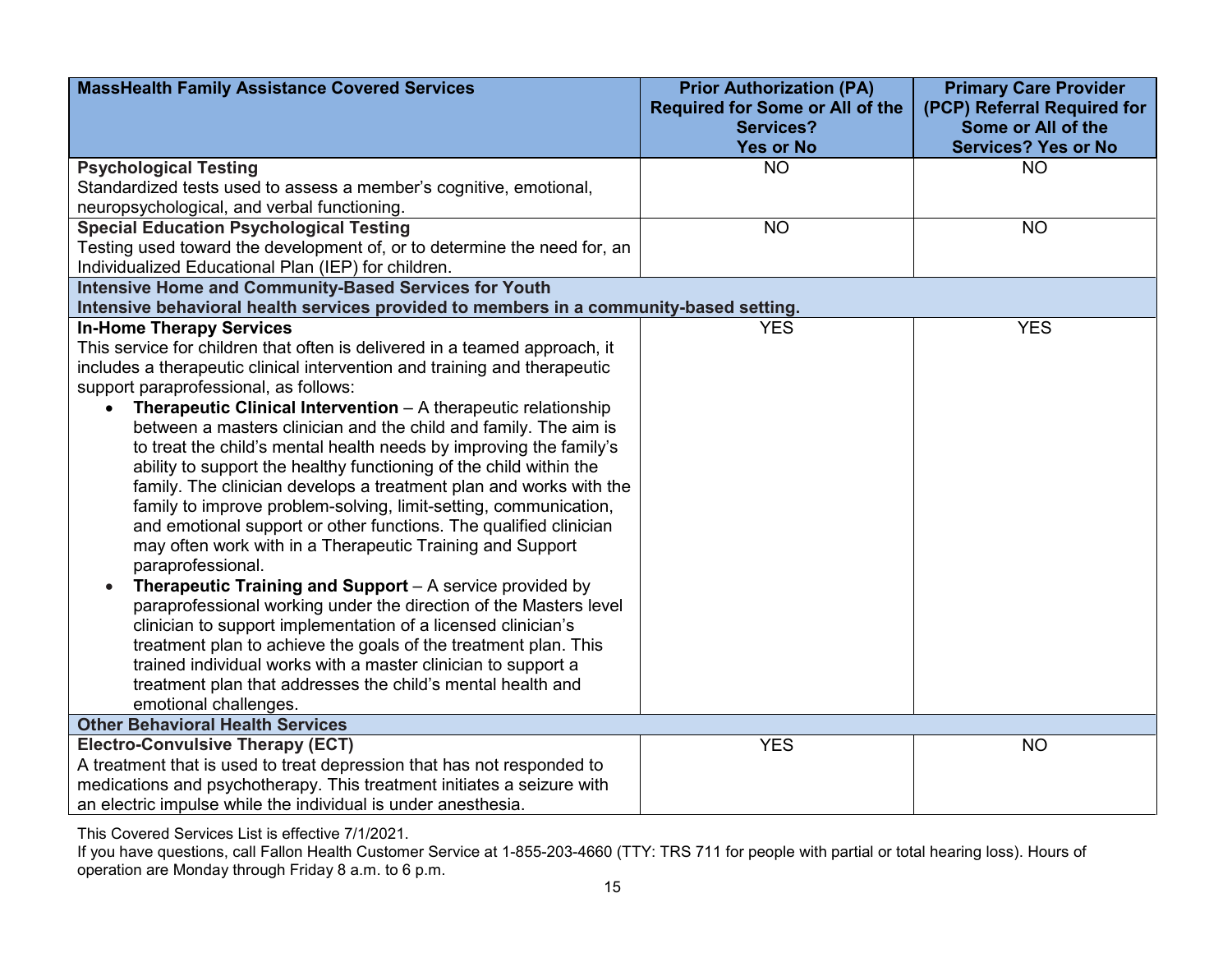| <b>MassHealth Family Assistance Covered Services</b>                    | <b>Prior Authorization (PA)</b><br><b>Required for Some or All of the</b><br><b>Services?</b><br><b>Yes or No</b> | <b>Primary Care Provider</b><br>(PCP) Referral Required for<br>Some or All of the<br><b>Services? Yes or No</b> |
|-------------------------------------------------------------------------|-------------------------------------------------------------------------------------------------------------------|-----------------------------------------------------------------------------------------------------------------|
| <b>Emergency Services Program (ESP)</b>                                 | <b>NO</b>                                                                                                         | NO.                                                                                                             |
| Services provided to adults age 18 and over who are experiencing a      |                                                                                                                   |                                                                                                                 |
| behavioral health crisis. This service is provided by designated        |                                                                                                                   |                                                                                                                 |
| emergency service program providers or, in some cases, by outpatient    |                                                                                                                   |                                                                                                                 |
| hospital emergency departments. Services help identify, assess, treat,  |                                                                                                                   |                                                                                                                 |
| and stabilize the situation and to reduce the immediate risk of danger. |                                                                                                                   |                                                                                                                 |
| Services are available 24 hours a day, seven days a week.               |                                                                                                                   |                                                                                                                 |
| <b>Repetitive Transcranial Magnetic Stimulation (rTMS)</b>              | <b>YES</b>                                                                                                        | <b>YES</b>                                                                                                      |
| A treatment that is used to treat depression that has not responded to  |                                                                                                                   |                                                                                                                 |
| medications and psychotherapy. In this treatment, rapidly changing      |                                                                                                                   |                                                                                                                 |
| magnetic fields are applied to the brain through a wire attached to the |                                                                                                                   |                                                                                                                 |
| scalp.                                                                  |                                                                                                                   |                                                                                                                 |
| <b>Specialing</b>                                                       | <b>YES</b>                                                                                                        | <b>NO</b>                                                                                                       |
| Treatment services provided to a member in a variety of 24-hour         |                                                                                                                   |                                                                                                                 |
| settings, on a one-to-one basis, to maintain the individual's safety.   |                                                                                                                   |                                                                                                                 |

**\*These services are covered directly by MassHealth and may require authorization; however, Fallon Health will assist with the coordination of these services.** 

**\*\*If you are pregnant, you should contact MassHealth or BFHC because you may qualify for additional benefits due to your pregnancy.**

**\*\*\*Pursuant to the requirements of Section 19 of Chapter 258 of the Acts of 2014 and MassHealth policy, there are no Prior Authorization requirements for the following Substance Use Disorder Recovery Services:**

- Inpatient substance use disorder services
- Enhanced acute treatment services for substance use disorder
- Acute treatment services for substance use disorder
- Clinical support services substance use disorder
- Partial hospitalization
- Structured Outpatient Addition Program (SOAP)
- Intensive Outpatient Program (IOP)
- Outpatient counseling or ambulatory detoxification

This Covered Services List is effective 7/1/2021.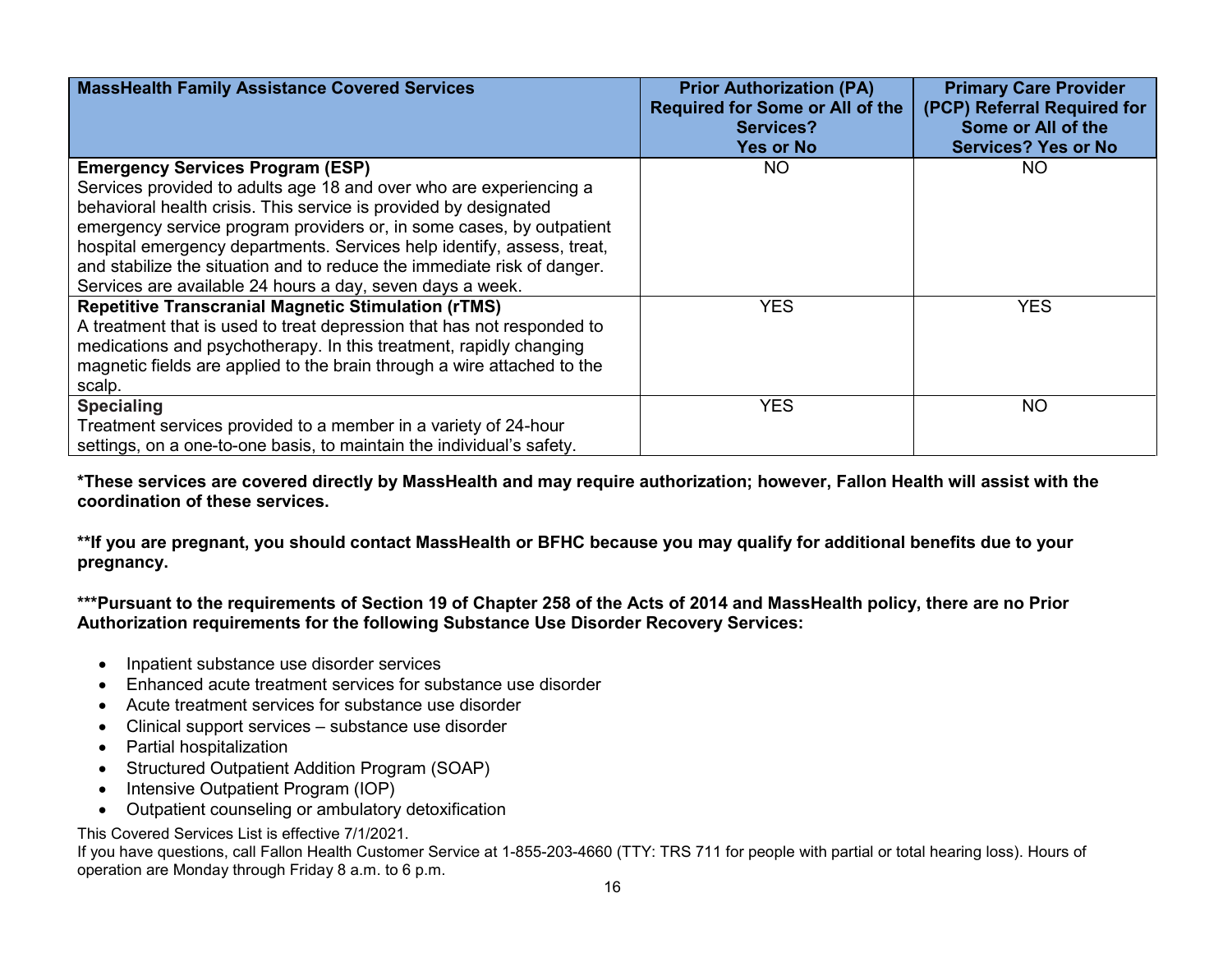## **Copays**

A copay is a small amount that a member pays when they get health services. The only time that a member may have a copay is when they get certain prescription drugs. Most members pay the following pharmacy copays:

- \$1 for each prescription and refill for each generic drug and over-the-counter drug covered by MassHealth in the following drug classes: antihyperglycemics, antihypertensives, and antihyperlipidemics; and
- \$3.65 for each prescription and refill for all other generic, brand-name, and over-the-counter drugs covered by MassHealth that are not \$1 as outlined above or excluded.

If a member is receiving a 90-day supply of a MassHealth covered prescription drug, the total copay amount for that 90-day supply will still either be \$1 or \$3.65 as outlined above.

### **The following prescriptions and refills do NOT have any pharmacy copays:**

- Drugs used for substance use disorder (SUD) treatment, such as medication-assisted therapy (MAT) (for example, Suboxone or Vivitrol),
- Certain preventive drugs such as low-dose aspirin for heart conditions, drugs used to prevent HIV, and drugs used to prepare for a colonoscopy,
- Certain vaccines and their administration,
- Family planning drugs or supplies, such as birth control pills (oral contraceptives),
- Drugs to help you stop smoking,
- Emergency services,
- Provider preventable services, or
- Other services described in MassHealth regulations (130 CMR 506.015 and 130 CMR 520.037).

Prescription drugs are the only benefit that may have copays. There are no copays for other covered services and benefits.

## **Members who do NOT have pharmacy copays**

Some members do not have to pay a copay at all. You do not have to pay a MassHealth copay for any service covered by MassHealth if:

- Your income is at or below 50% of the federal poverty level (FPL)
- You are eligible for MassHealth because you are receiving certain public assistance benefits such as Supplemental Security Income (SSI), Transitional Aid to Families with Dependent Children (TAFDC), or services through the Emergency Aid to the Elderly, Disabled and Children (EAEDC) Program. See regulations at 130 CMR 506.015 and 130 CMR 520.037
- You are under 21 years old
- You are pregnant or you have recently given birth (you are in the postpartum period)
- You are receiving benefits under MassHealth Limited (Emergency Medicaid)
- You are a member who has MassHealth Senior Buy-In or MassHealth Standard, and you are receiving a drug that is covered under Medicare Parts A and B only, when provided by a Medicare-certified provider

This Covered Services List is effective 7/1/2021.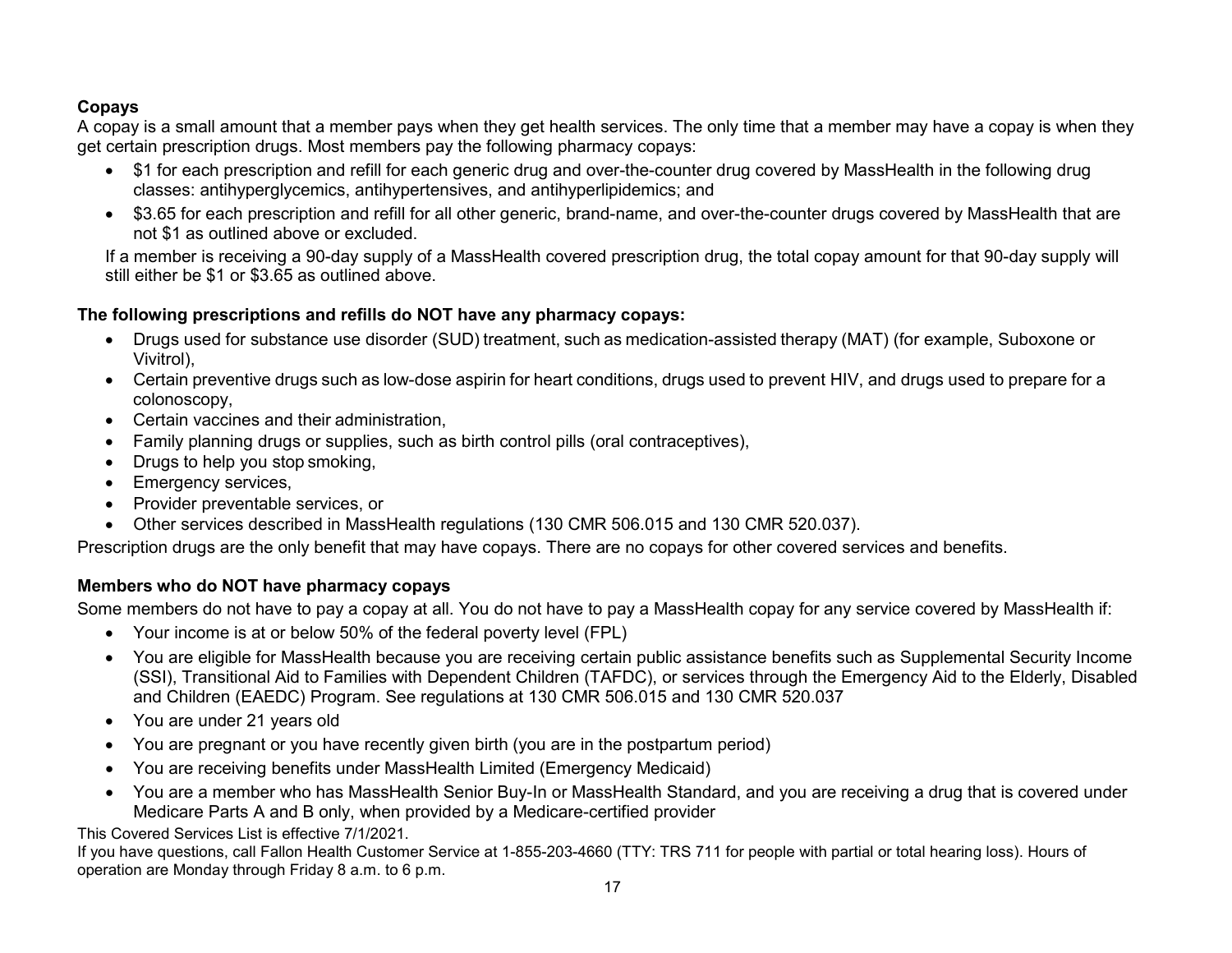- You are in a long-term care facility such as:
	- $\circ$  A nursing facility
	- o Chronic-disease or rehabilitation hospital, or
	- o Intermediate-care facility for individuals with intellectual disabilities, or
	- o You have been admitted to a hospital from such a facility or hospital
- You are receiving hospice services
- You were a foster care child and you are eligible for MassHealth Standard, until age 21 or 26 as described in regulations at 130 CMR 505.002(H)
- You are American Indian or an Alaska Native and you are currently receiving or have ever received services at the Indian Health Service (IHS), an Indian tribe, a tribal organization, or an urban Indian organization, or
- You are in another exempt category (see regulations at 130 CMR 506.015 or 130 CMR 520.037).

#### **Copay Cap**

Members are responsible for MassHealth pharmacy copays up to a monthly limit, called a copay cap, not to exceed 2% of the member's monthly household income.

- A copay cap is the highest dollar amount that members can be charged in pharmacy copays in a month.
- MassHealth calculates a monthly copay cap for each member based on the lowest income in their household and their household size. MassHealth rounds the copay cap down to the nearest \$10 amount. No copay will be more than \$60. The following table shows what the member's final monthly copay cap will be:

| If the member's monthly copay<br>cap is calculated to be: | The member's final monthly<br>copay cap will be: |  |
|-----------------------------------------------------------|--------------------------------------------------|--|
| \$0 to \$9.99                                             | No Copays                                        |  |
| \$10 to \$19.99                                           | \$10                                             |  |
| \$20 to \$29.99                                           | \$20                                             |  |
| \$30 to \$39.99                                           | \$30                                             |  |
| \$40 to \$49.99                                           | \$40                                             |  |
| \$50 to \$59.99                                           | \$50                                             |  |
| \$60 or More                                              | \$60                                             |  |

• For example, if your monthly copay cap is \$12.50 in July, you will not be charged more than \$10 of copays in July. If your household income or family size changes in August, your monthly copay cap may change for August.

This Covered Services List is effective 7/1/2021.